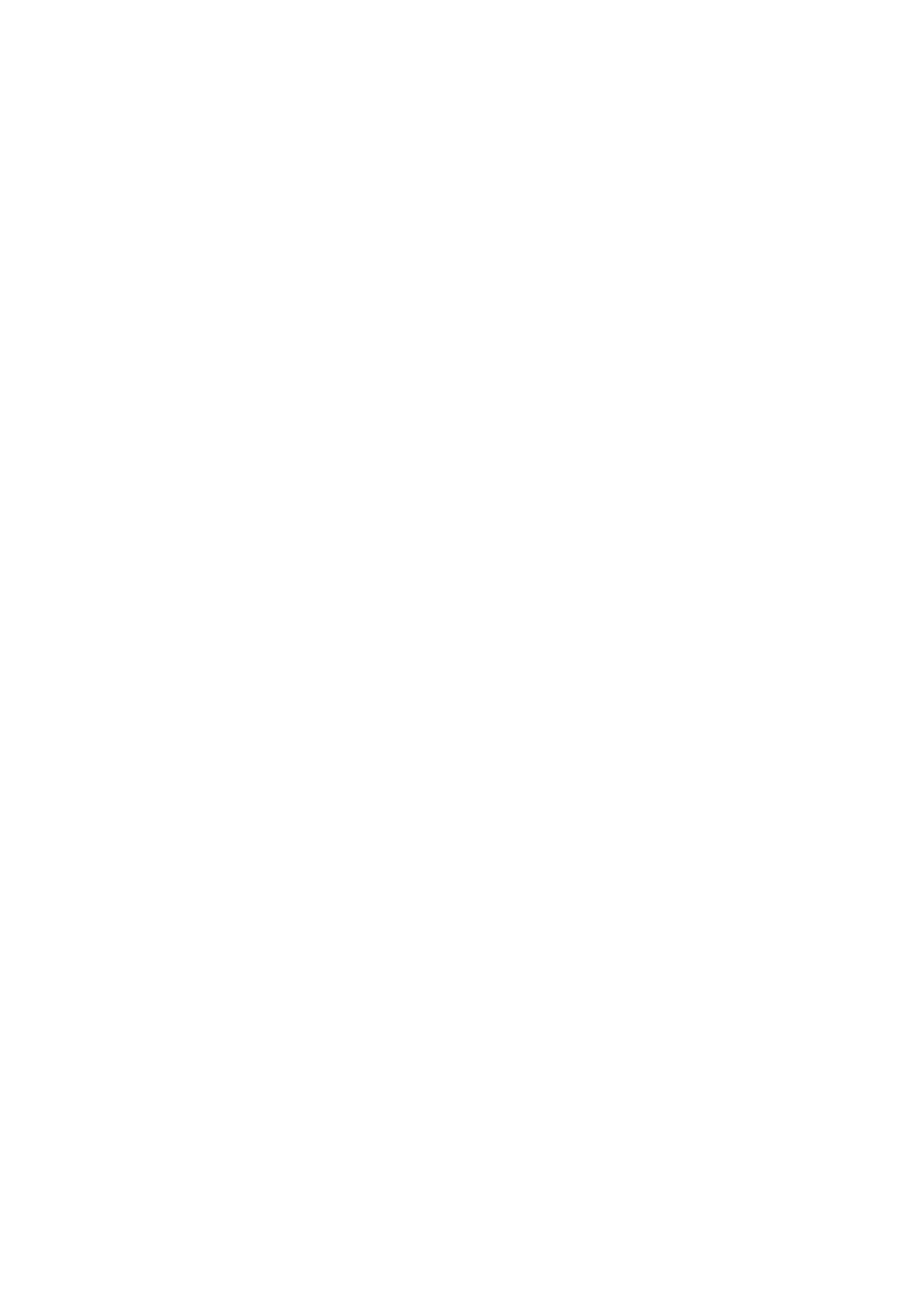

### **DRAFT WILLS AND SUCCESSIONS (AMENDMENT No. 2) (JERSEY) LAW 201-**

### **European Convention on Human Rights**

In accordance with the provisions of Article 16 of the Human Rights (Jersey) Law 2000 the Chief Minister has made the following statement –

In the view of the Chief Minister the provisions of the Draft Wills and Successions (Amendment No. 2) (Jersey) Law 201- are compatible with the Convention Rights.

Signed: **Senator I.J. Gorst** 

*Chief Minister* 

Dated: 15th March 2013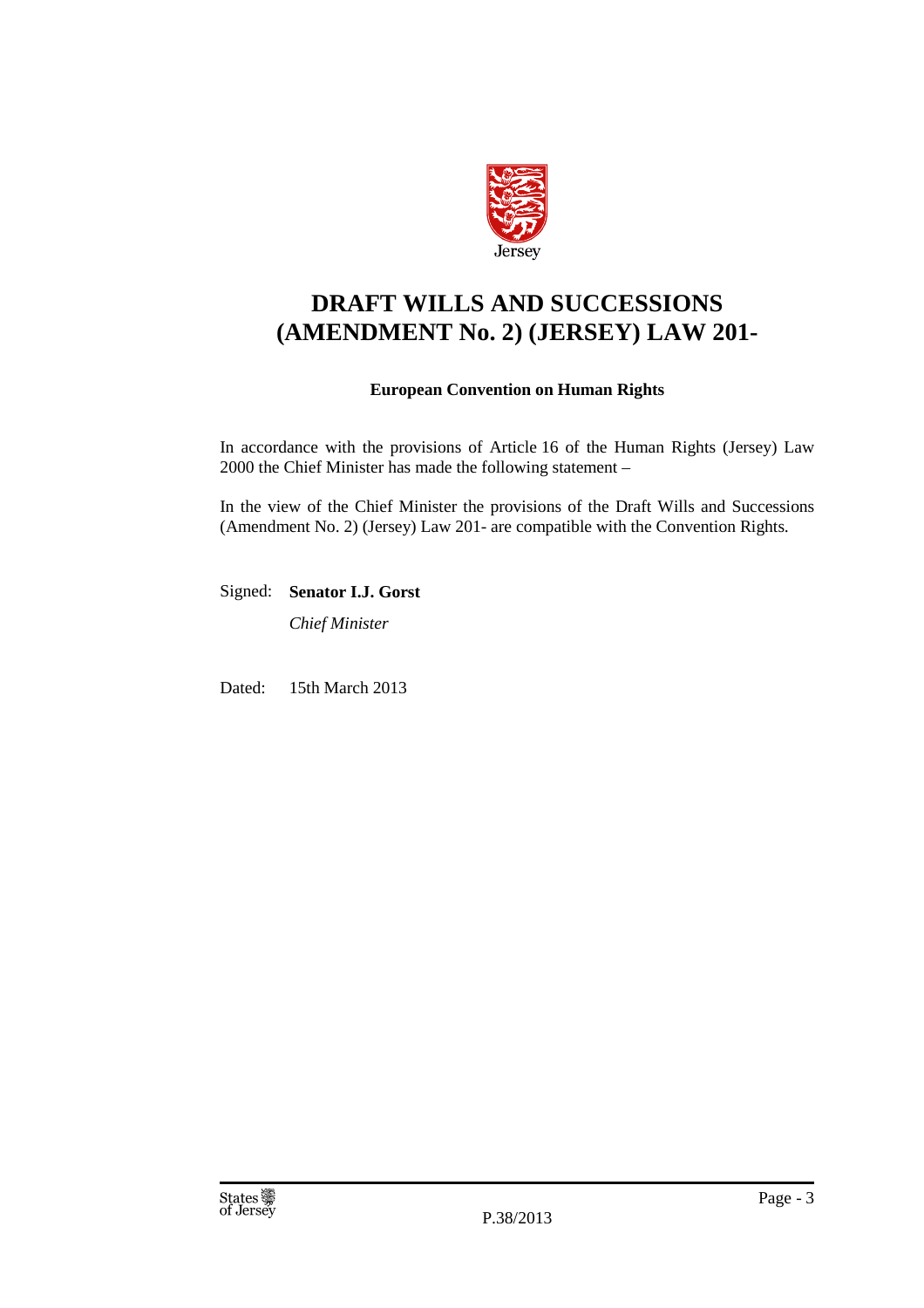### **REPORT**

### **1. Introductory**

- 1.1 This *projet de loi* would amend the customary law as well as the Wills and Successions (Jersey) Law 1993 ("the 1993 Law").
- 1.2 The amendments relate principally to the rights of dower (*douaire*)<sup>1</sup> and *viduité* in Jersey law. Dower may be claimed by a wife when her husband dies; and *viduité* is a right enjoyed by a husband when his wife dies. As will be explained below in more detail, the two concepts differ in nature, and this results in substantially differing rights as between husband and wife on the death of the other.
- 1.3 The difference in husbands' and wives' rights in this respect was the subject of a Report commissioned by the Jersey Community Relations Trust in 2009 (*see* paragraph 6 *below*) which assessed the extent to which the existing law complied with the European Convention on Human Rights.
- 1.4 That Report has been considered carefully by the Legislation Advisory Panel; and the result is this draft Law which is intended to equalise the rights of surviving spouses, male and female, by –
	- (a) removing altogether the husband's right of *viduité*; and
	- (b) reforming dower (*douaire*) so that a usufructuary right equivalent to it can be claimed by the husband when his wife dies, as well as by the wife when her husband dies.
- 1.5 This reform follows on from the Wills and Successions (Amendment) (Jersey) Law 2010 (**L.22/2010**) which was adopted by the States on 23rd March 2010 and came into force on 29th January 2011.
- 1.6 That Law met the aim of the original Legislation Committee's Consultative Document entitled *Succession Rights for Children Born out of Wedlock* to "*… extend the rights of the illegitimate child to inherit from the estates of his or her wider family as though he or she were legitimate*". But this was intended as part only of an ongoing consideration at the time by the Legislation Advisory Panel of other aspects of the laws of succession.
- 1.7 The Panel has gone on to consider Article 8 of the 1993 Law which prevents a separated spouse, in the case of desertion or judicial separation, from claiming the life enjoyment of the matrimonial home and certain other succession rights when the other spouse dies. A corresponding provision – Article 8AA – was made by the Civil Partnership (Jersey) Law 2012 in relation to a civil partner who deserts, or separates from, the other. Amendments to these provisions are also made, which will be explained in further detail in paragraph 9 *below*.

<sup>&</sup>lt;sup>1</sup> The French word *douaire* and English word *dower* tend to be used interchangeably, as they are in this Report.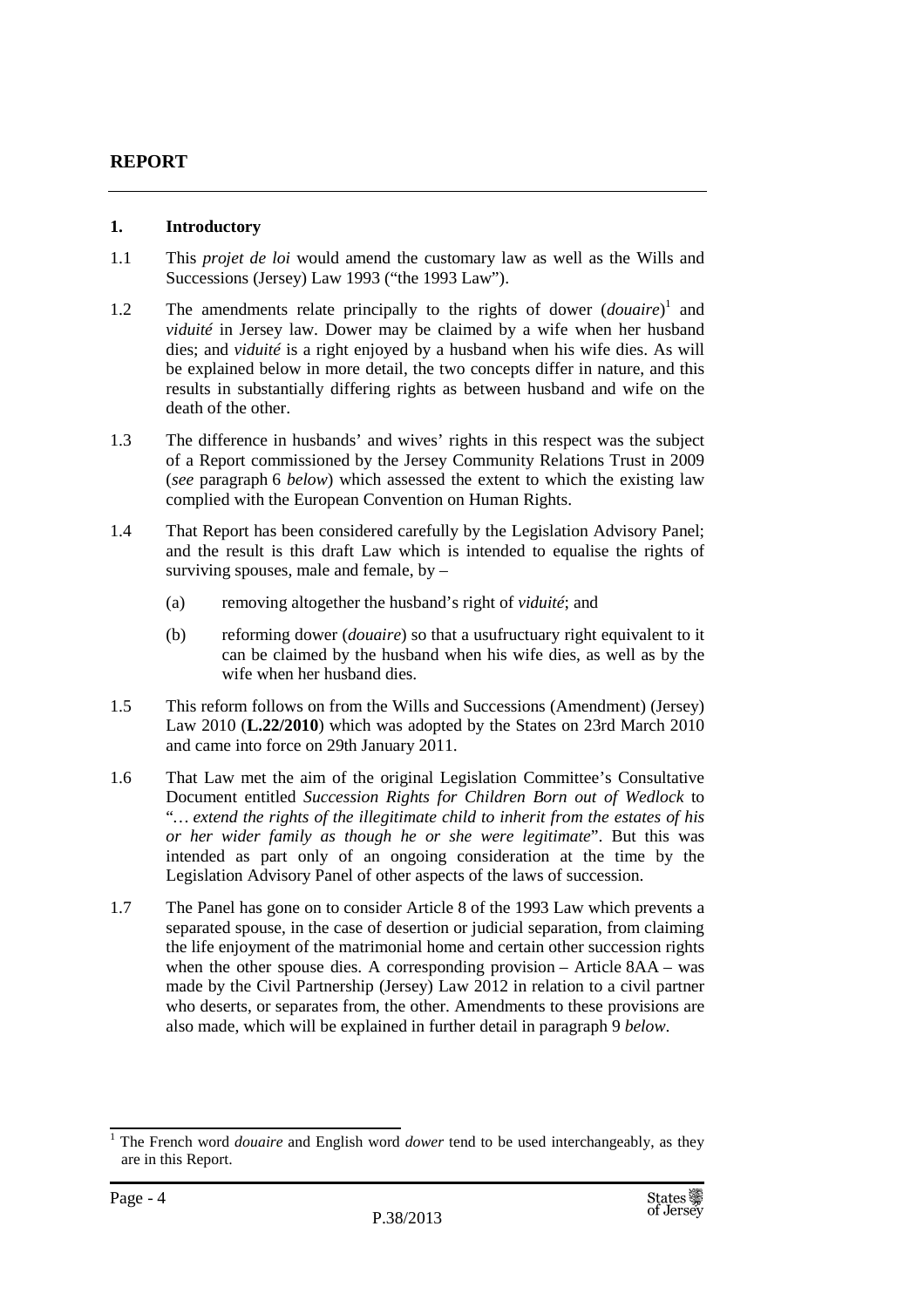### **2. What are dower and viduité?**

- 2.1 A married person's immovable<sup>2</sup> property left by will is subject to a claim
	- of dower (*douaire*) by the widow, or
	- of *viduité* by the widower.
- 2.2 Dower is a right to the life enjoyment the *usufruit*<sup>3</sup> of 1/3 of the late husband's immovable estate.
- 2.3 *Viduité*<sup>4</sup> is a right to the *usufruit* of the whole of the late wife's immovable estate.
- 2.4 It should be emphasized that the right to dower or *viduité* arises only when the property has been left by will. Under Article 6(3) of the 1993 Law, to the extent that a spouse dies intestate (*i.e.* does not make a will) as to immovable estate, the surviving spouse is not entitled to dower or *viduité*. (*See*  paragraph 4 *below* for further details about what happens if there is no will.)

### **3. How do dower and viduité work?**

- 3.1 Dower and *viduité* both guarantee provision for the surviving spouse, but they do so in different ways, and subject to different conditions.
- 3.2 *Proportion of the estate affected*: As noted already, *douaire* extends to one third of the deceased's immovables; whereas *viduité* extends to the whole of the deceased's immovables.
- 3.3 *Child of the marriage*: For *douaire*, no child of the marriage need have been born (although the marriage must have been consummated); whereas for *viduité*, there must have been a child born of the marriage.
- 3.4 *Conduct during the marriage*: An unworthy wife may forfeit her entitlement to *douaire, e.g.* by having deserted her husband; whereas the husband's right to *viduité* is not affected by any similar consideration of his conduct.
- 3.5 *Re-marriage*: A widow may remarry and keep her dower entitlement; whereas a widower loses his right to *viduité* if he remarries.
- 3.6 *Procedures*: Widows must make application to court to secure their entitlement to dower; whereas widowers are automatically entitled to *viduité*.

### **4. What happens where no will has been made?**

- 4.1 As mentioned in paragraph 2.4, dower and *viduité* do not apply to property in respect of which no will has been made. Instead, under Article 6 of the 1993 Law, the surviving spouse is entitled to the whole of the immovable estate, if the deceased spouse died without children.
- 4.2 If the deceased did leave children, then the surviving spouse takes an equal share with each of the children surviving. If any of the children has already died leaving children of their own, then those grandchildren of the deceased

 $2^{2}$  By 'immovables' is meant both land and all things – such as a house and fixtures – attached to the land (hence 'immovable estate').

<sup>&</sup>lt;sup>3</sup> 'usufruct' in English.

<sup>4</sup> *Viduité* is also referred to as *franc veuvage*. Nothing turns on the different description.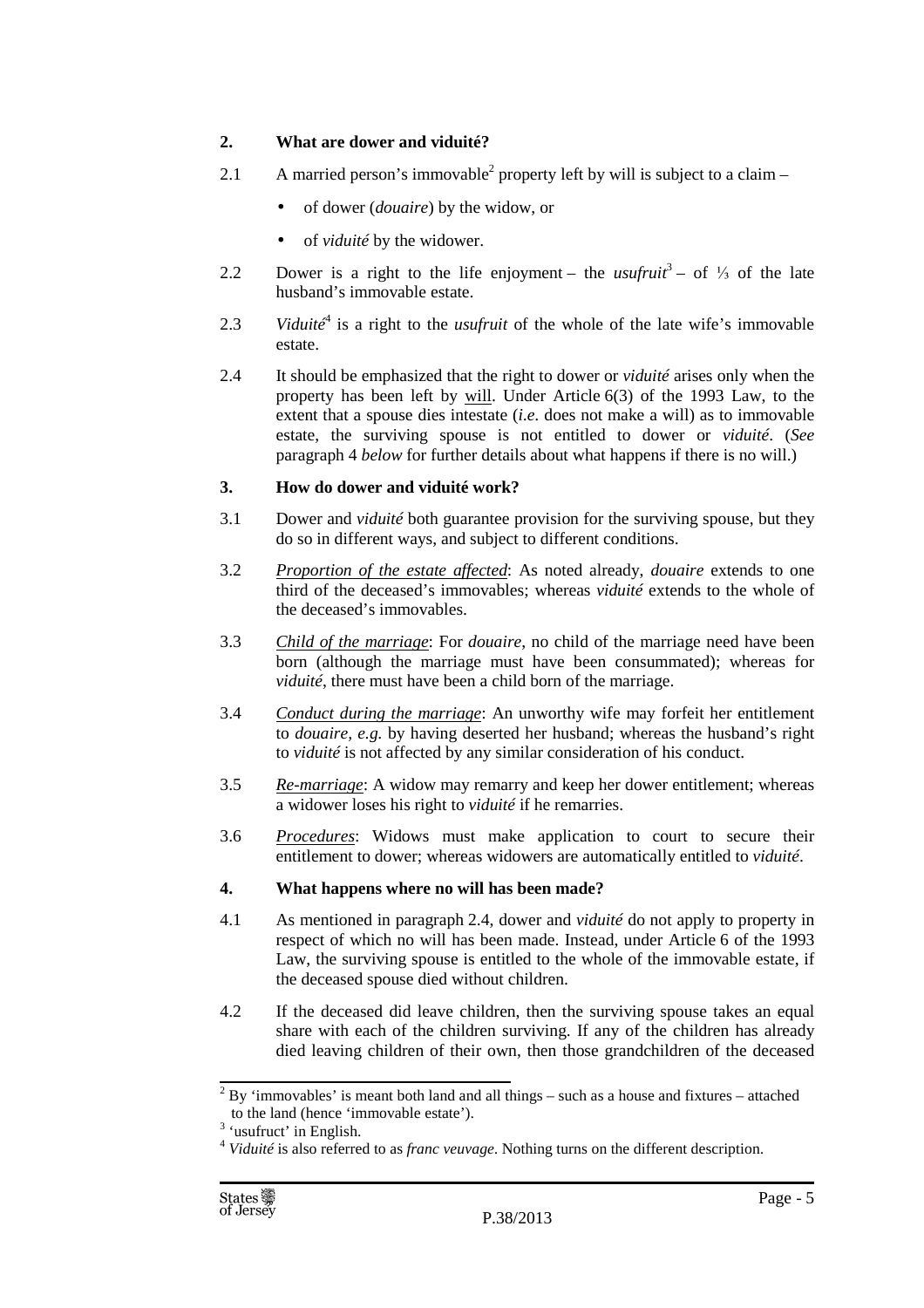step into the shoes of their deceased parent and claim what would have been his or her share.

### **5. Are douaire and viduité peculiar to Jersey law?**

- 5.1 No they are not.
- 5.2 Reserved rights of life enjoyment over a deceased's immovable estate may not be familiar to present day common law practitioners, but Scots, French and other civil law practitioners will recognise them at once. They have much in common with, for example, earlier Scots law concepts of *terce* and *courtesy*. *Terce* was the right of the widow to the enjoyment ('liferent') of one third of the deceased's immovable (heritable) property; *courtesy* was the right of the widower to the enjoyment of the whole of the deceased's heritable property.
- 5.3 More particularly where Jersey is concerned, *douaire* was firmly established throughout the northern *pays de coûtumes* of France, and especially so in Normandy. So too in Normandy was *franc veuvage*, *i.e. viduité*. In modern French law, the rights of the surviving spouse are able to be protected by choice of an appropriate régime of community of matrimonial property (*communauté de biens*).

### **6. Is there a need for reform?**

- 6.1 On 12th October 2009, a Report by Professor Meryl Thomas was published. As mentioned in paragraph 1.3 *above* that Report had been commissioned by the Jersey Community Relations Trust, and examined certain Jersey laws of succession in relation to the Human Rights (Jersey) Law 2000.
- 6.2 The *Thomas* Report concerned itself (among other things) with the fact that surviving spouses were treated differently *vis-à-vis* dower and *viduité* and that such differences appeared to be discriminatory and might infringe certain rights secured under the European Convention on Human Rights. To quote Professor Thomas –

"*Men and women are treated differently in relation to their rights of inheritance over immovable property in testate*<sup>5</sup>  *succession. This undoubtedly constitutes a difference in treatment between persons in similar situations, based on sex, but this does not necessarily make it discriminatory within Article 14* [*of the European Convention on Human Rights*]*. A difference in treatment is discriminatory if it has no objective and reasonable justification, it does not pursue a legitimate aim, or if there is not a reasonable relationship of proportionality between the means employed and the aim sought to be realised. Moreover, the contracting member states enjoy a margin of appreciation in assessing whether and to what extent differences in otherwise similar situations justify a difference in treatment. Therefore the question is whether there is a reasonable justification or a legitimate aim in according different rights to the widow and widower on the death of the spouse …*".

<sup>5</sup> *i.e.* where there is a will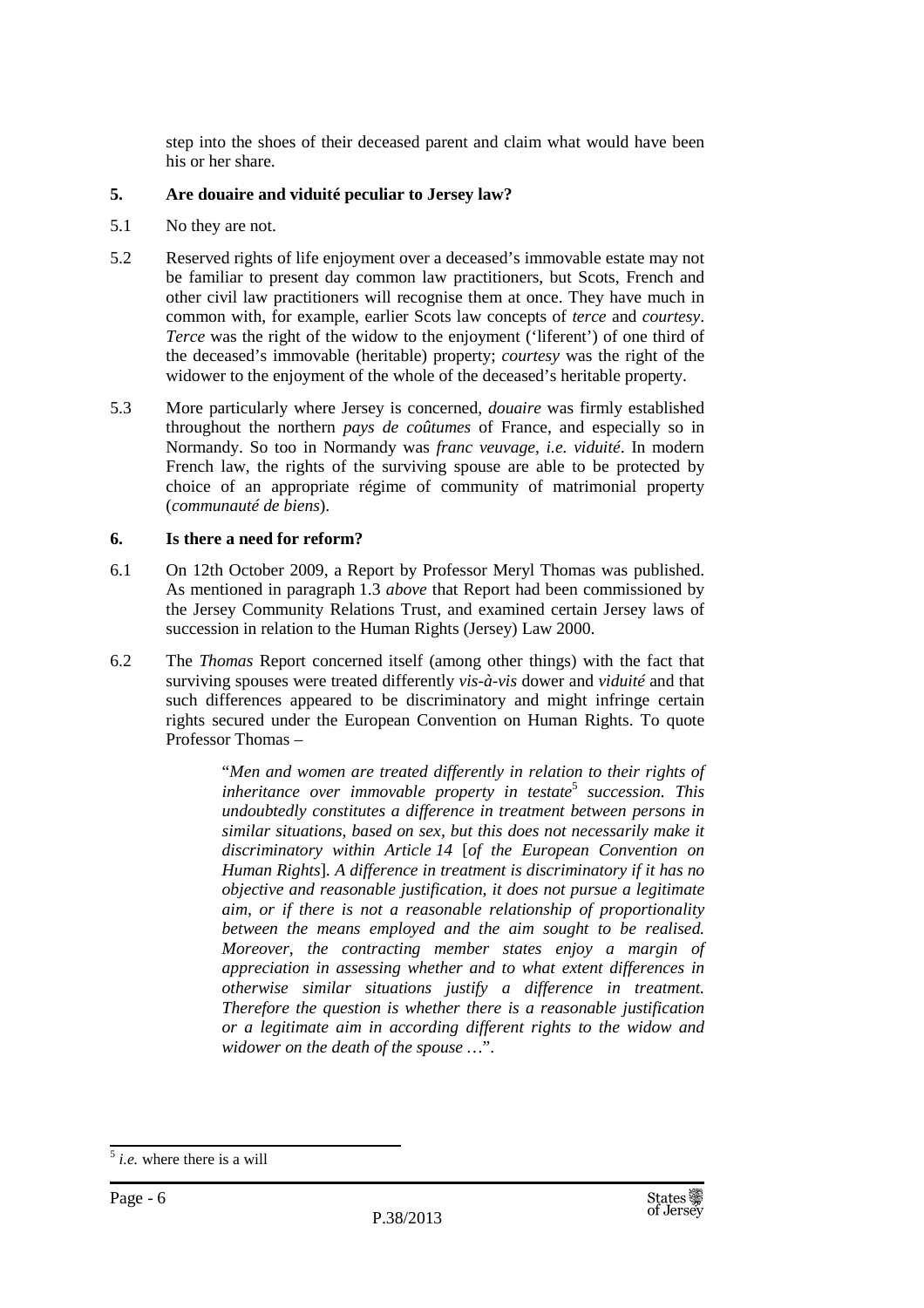- 6.3 The Report went on to note that *douaire* had existed in France and "*was particularly appreciated in Normandy since community of property*<sup>6</sup>  *did not operate* [*there*]" and that "*dower was and is a means whereby the widow was and is protected since there was no community of property régime in Normandy and thereby Jersey*." *Viduité* also existed formerly in France and, although it fell into disuse elsewhere, "*it retained its force in Normandy because of the lack of a community of property régime …*".
- 6.4 The Report concluded –

"*In short both dower and viduité were and are necessary to protect a surviving spouse on the death of the deceased since there is no community of matrimonial property in Jersey. Failure to recognise dower and viduité could result in freedom of testation, which could have dire consequences for the surviving spouse*."

Both therefore appeared to fulfil a legitimate aim.

- 6.5 But, in spite of both having an entirely legitimate aim, there still needed to be justification for the difference in the way that the two concepts operated, in other words some rational reason in the modern age for –
	- the widow's right of dower to be of a different amount to the widower's right of viduité; and
	- the different conditions attached to each.
- 6.6 This has resolved itself, therefore, into these basic questions that the Legislation Advisory Panel has had to pose itself: can the difference in amount and the difference in conditions be regarded as reasonable and justified? Do those differences achieve a legitimate aim?
- 6.7 Professor Thomas observed that the difference in amount between dower and *viduité* were largely historic –

"*The fact that dower extends merely to ⅓ of the immovable property echoes the laws of the Salic Franks (who invaded Normandy prior to Duke Rollon*<sup>7</sup> *). Under Salic law the widow was given ⅓ acquêts, and we see this ⅓ echoed in Norman law. It was reduced to writing in the Grand Coutumier, where dower was said to amount to ⅓ of 'toute la terre' which the husband possessed when the marriage was contracted.* 

*The reason that viduité extends to the whole of the wife's immovable property is believed to result from the Norman rule protecting lineage – paterna paternis materna maternis. The wife's propres would return to her family according to the maxim. Viduité is a means whereby the widower is given a right to use the property for life before lineal succession occurs*."

<sup>&</sup>lt;sup>6</sup> Community of property involves property acquired during the marriage being automatically taken to be owned jointly by both spouses and being divided upon divorce, annulment or death.

<sup>7</sup> '*Rollon*' in the French spelling of '*Rollo*'.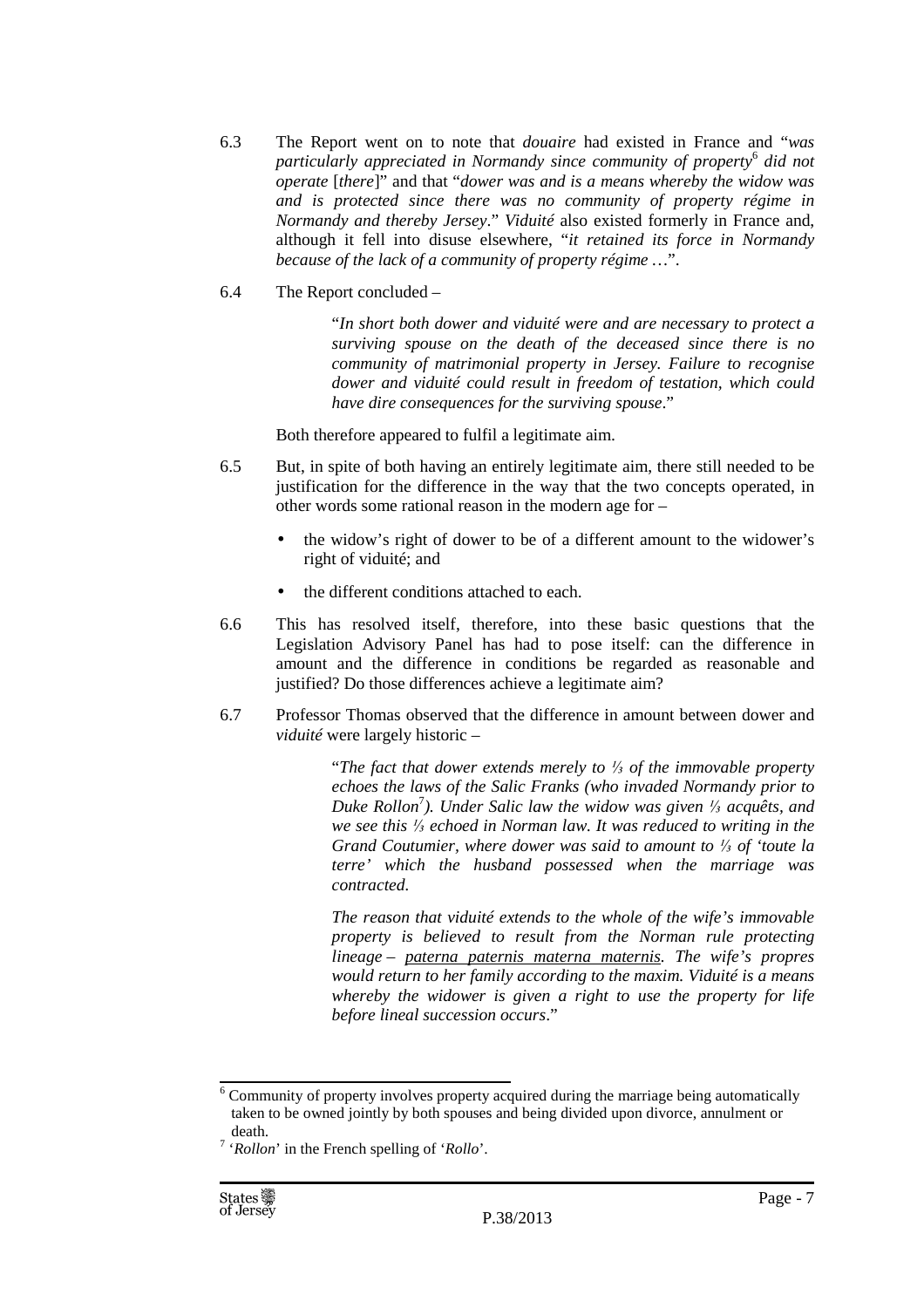- 6.8 The different conditions attached to dower and *viduité* were again of historical origin.
- 6.9 It is unnecessary to reproduce in full the helpful historical analysis provided by Professor Thomas. Suffice it to say she concluded that "… *the difference in the conditions attached to dower and viduité and the difference in the nature of the rights themselves [seemed to be] rooted in the history of Normandy and Jersey*". But the concepts of dower and *viduité*, in the context of the European Convention on Human Rights, have to be judged by contemporary views. Any justification based upon historical antecedents would, in her opinion, have been "*very unlikely to succeed*".
- 6.10 The Legislation Advisory Panel reflected carefully on the content of the Report commissioned by the Jersey Community Relations Trust, insofar as it related to matters of dower and *viduité* and the possibility that the discrimination based on sex inherent in those concepts might violate the Human Rights (Jersey) Law 2000.
- 6.11 The Panel noted the antiquity of these concepts and their origins in our Norman *coûtume*, possibly even in the laws of the Salic Franks. The Panel was not quick to counsel discarding something so deeply rooted in the history and culture of Jersey. Nonetheless, it recognised that there had to be a justification for the difference in the way that the two concepts operated, and that such justification had to be sustainable, not on the basis of historical attachment, but by reference to the values and assumptions of the modern age.
- 6.12 With that in mind, the Panel felt bound to accept that the discriminatory elements inherent in the workings of *douaire* and *viduité* were in substance at odds with the egalitarian norms of the modern western world of which Jersey – obviously – is part.
- 6.13 The Panel therefore accepted the need for legislative change to equalise the treatment of surviving spouses insofar as their reserved rights of life enjoyment of property were concerned.

### *7. The decision to reform*

7.1 Having concluded that change was needed, the Panel did not recommend to the Chief Minister the outright abolition of reserved usufructuary rights. To repeat the words of Professor Thomas –

> "… *dower and viduité* … *are necessary to protect a surviving spouse on the death of the deceased* … *Failure to recognise dower and viduité …… could have dire consequences for the surviving spouse*."

- 7.2 The Panel, in connection with the preparation of the Civil Partnership (Jersey) Law 2012, had already examined the possibility of aligning dower and *viduité*  rather than abolishing them altogether, and reached the conclusion – now reflected in that Law – that same sex couples should enjoy a reciprocal right equating to that of dower.
- 7.3 In the light of the Panel's consideration of the concepts of dower and *viduité*, it was decided to recommend to the Chief Minister that married couples should likewise enjoy what would, in effect, amount to a reciprocal right of dower (to the exclusion, that is, of any right of *viduité*). Therefore the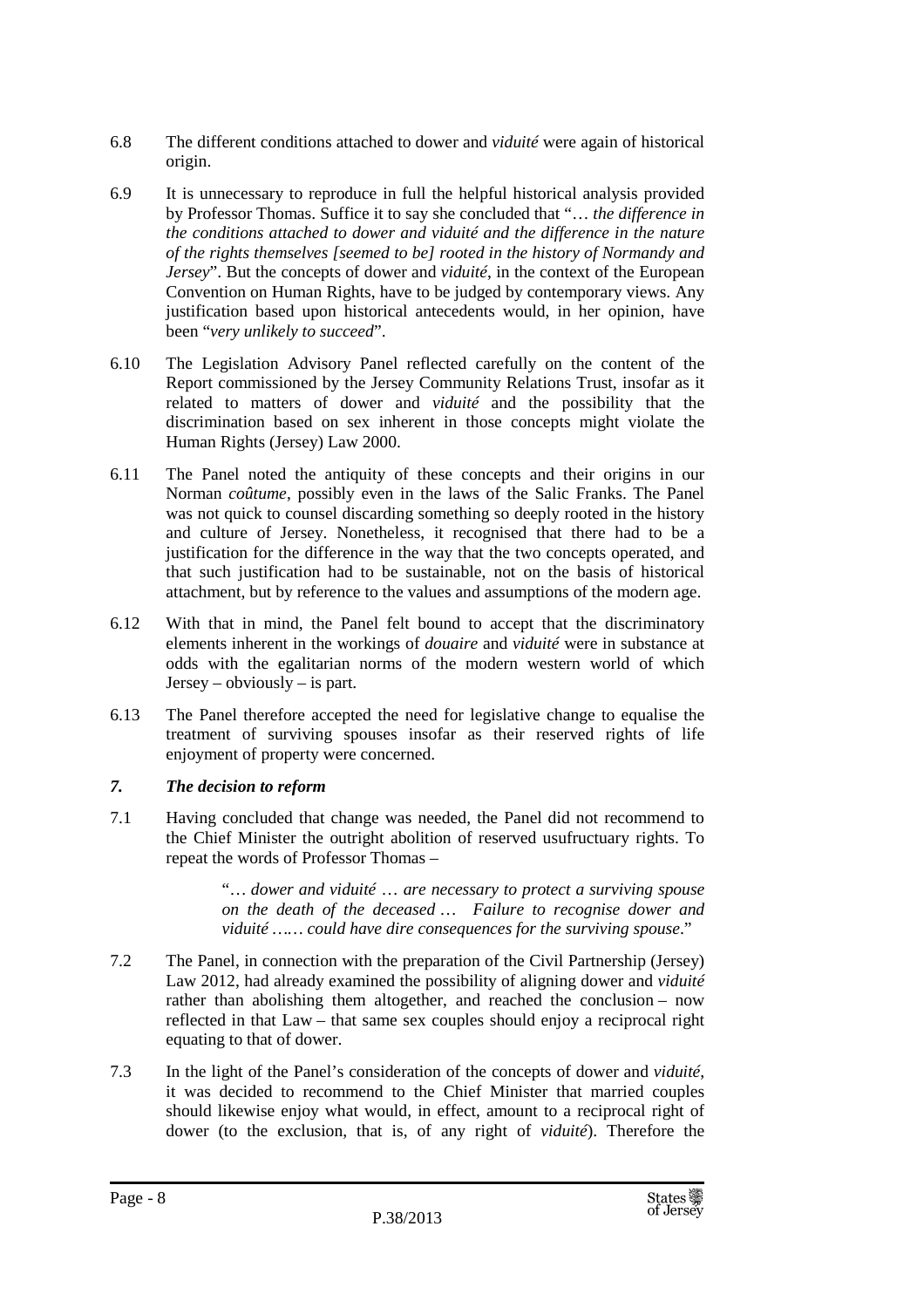principal goal of this draft Law is the establishment of such a reciprocal right; and in turn the abolition of the law relating to *viduité*.

- 7.4 This would secure equality of treatment, not only as between husband and wife, but overall as the law applies both to married couples and to civil partners.
- 7.5 The adoption of a universal right equating to *douaire* was thought to be more appropriate than the adoption of a universal right equating to *viduité*.
- 7.6 The Panel did also look at the régime governing intestacy $\delta$  and also at the separate rules of *légitime* governing movables (money, furniture, *etc.*), and explored the possibility that some form of either or both of these might apply where there was a will of immovables, instead of a right of dower. But this threw up difficulties and considerations about testamentary freedom in the wider sense, and more fundamentally the nature in law of movable and immovable property, and would have entailed a far reaching and fundamental review of the whole law of succession, better suited to another phase of the Panel's review.

### **8. The draft Law**

- 8.1 As stated, the main purpose of the draft Law is to establish the equivalent of a right of dower between spouses irrespective of gender (and to abolish the existing right of a male surviving spouse to *viduité*). The similarity of purpose with civil partnerships in this respect meant that much of the drafting groundwork was done in preparing the Civil Partnership Law.
- 8.2 This draft Law contains amendments of the 1993 Law to secure for a surviving male spouse a right of *usufruit* in his wife's immovable estate in the same proportion, and on the same terms, as that to which a surviving female spouse is entitled by virtue of her *droit de douaire*. There is no need to duplicate the detail contained in the draftsman's Explanatory Note, but it will be helpful nonetheless to highlight the following aspects.
- 8.3 The legal hypothec attaching to the right of dower, *i.e.* the *hypothèque de douaire* – by virtue of which a widow is able to make her claim in a *dégrèvement* – is provided for by Articles 7 to 9 of the *Loi* (1880) *sur la propriété foncière*. The necessary amendments of that Law have been made to accommodate equivalent hypothecary rights for male surviving spouses. In the process, the relevant provisions of those Articles, as amended by the Civil Partnership Law, have been consolidated so as to provide collectively for the hypothecary rights of surviving husbands, surviving wives and surviving civil partners, the rights of each now being wholly aligned.
- 8.4 One further matter required to be addressed in terms of the alignment of the rights of surviving spouses with the rights of surviving civil partners. The Civil Partnership Law, in conferring on surviving civil partners the right to claim dower, exempted them from the rule known as '*le douaire se gagne au coucher*'. This is the rule of customary law under which a widow loses her claim to dower if it is shown that the marriage was not consummated.

<sup>8</sup> *i.e.* where there is no will (*see paragraph 4 above*).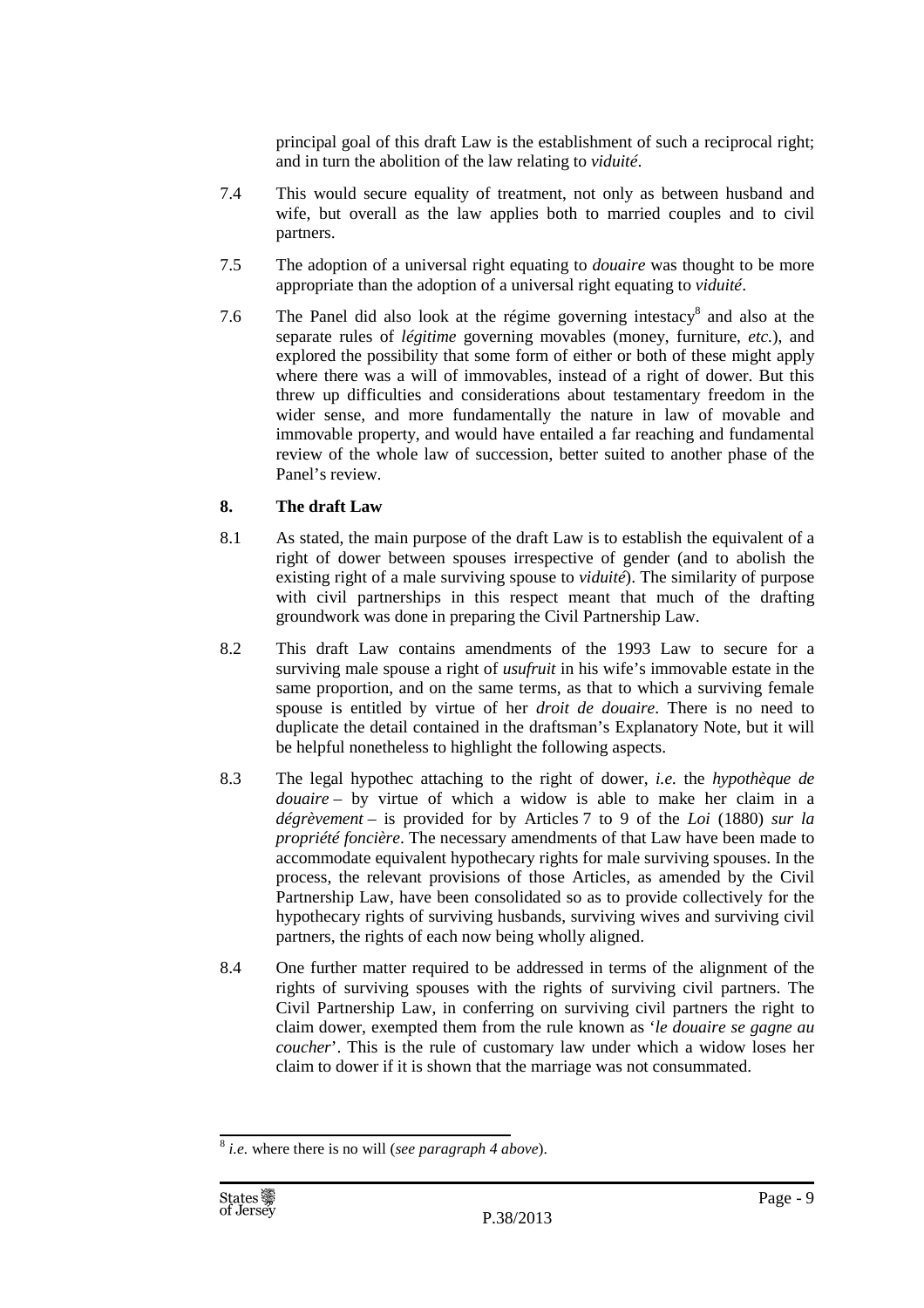8.5 This rule having been disapplied in relation to dower claimed by surviving civil partners, the Legislation Advisory Panel decided to recommend to the Chief Minister that it be abolished in relation to the right of *usufruit* claimed by a surviving spouse. In this way, there will be no difference in the treatment of spouses and of civil partners in terms of their entitlement. The law relating to petitions for nullity of marriage in cases of non-consummation would remain intact, of course.

### **9. Reform of Articles 8 and 8AA (of the 1993 Law)**

- 9.1 Reference was made at paragraph 1.7 *above* to Articles 8 and 8AA of the 1993 Law, which bar a separated spouse or civil partner, in the case of desertion or judicial separation, from claiming the life enjoyment of the matrimonial home, or civil partnership home, and certain other succession rights when the other spouse/civil partner dies.
- 9.2 Articles 8 and 8AA operate in relation only to what are known as the statutory surviving spouse and surviving civil partner provisions, that is to say, the right of a surviving spouse or civil partner to –
	- life enjoyment of the matrimonial/civil partnership home (under Article 5 of the 1993 Law);
	- the immovable estate on intestacy (under Article 6); and
	- part of the movable estate known as *légitime* (under Article 7).
- 9.3 This does not include the customary law right of dower, which is able to be claimed when a will has been made which does not otherwise provide for the surviving spouse or surviving civil partner. In relation to dower, the rules governing disqualification are contained not in the 1993 Law, but in case law. Thus, for example, a claim for dower will not lie where a widow has been convicted of the manslaughter of her husband: *In Re Estate Poole* 25 GLJ 48.
- 9.4 This leaves the Royal Court having to apply two different tests one statutory and the other customary law – depending upon whether the deceased did or did not leave a will. The Legislation Advisory Panel has concluded, following consultation, that there is no good reason for the test to differ depending merely upon whether the succession was testate or intestate.
- 9.5 The amendments to Articles 8 and 8AA contained in *Articles 3* and *4* of the draft Law respectively – would therefore enable the Royal Court to apply the same test whenever a surviving spouse or surviving civil partner made a claim in an estate, irrespective of whether the claim is based on a customary or statutory law right. Accordingly –
	- (a) Articles 8 and 8AA would apply whenever a surviving spouse or civil partner claimed any right in an estate; and
	- (b) this would not prejudice the power of the Royal Court, upon any other lawful ground, to exclude a surviving spouse or surviving civil partner from claiming in the estate.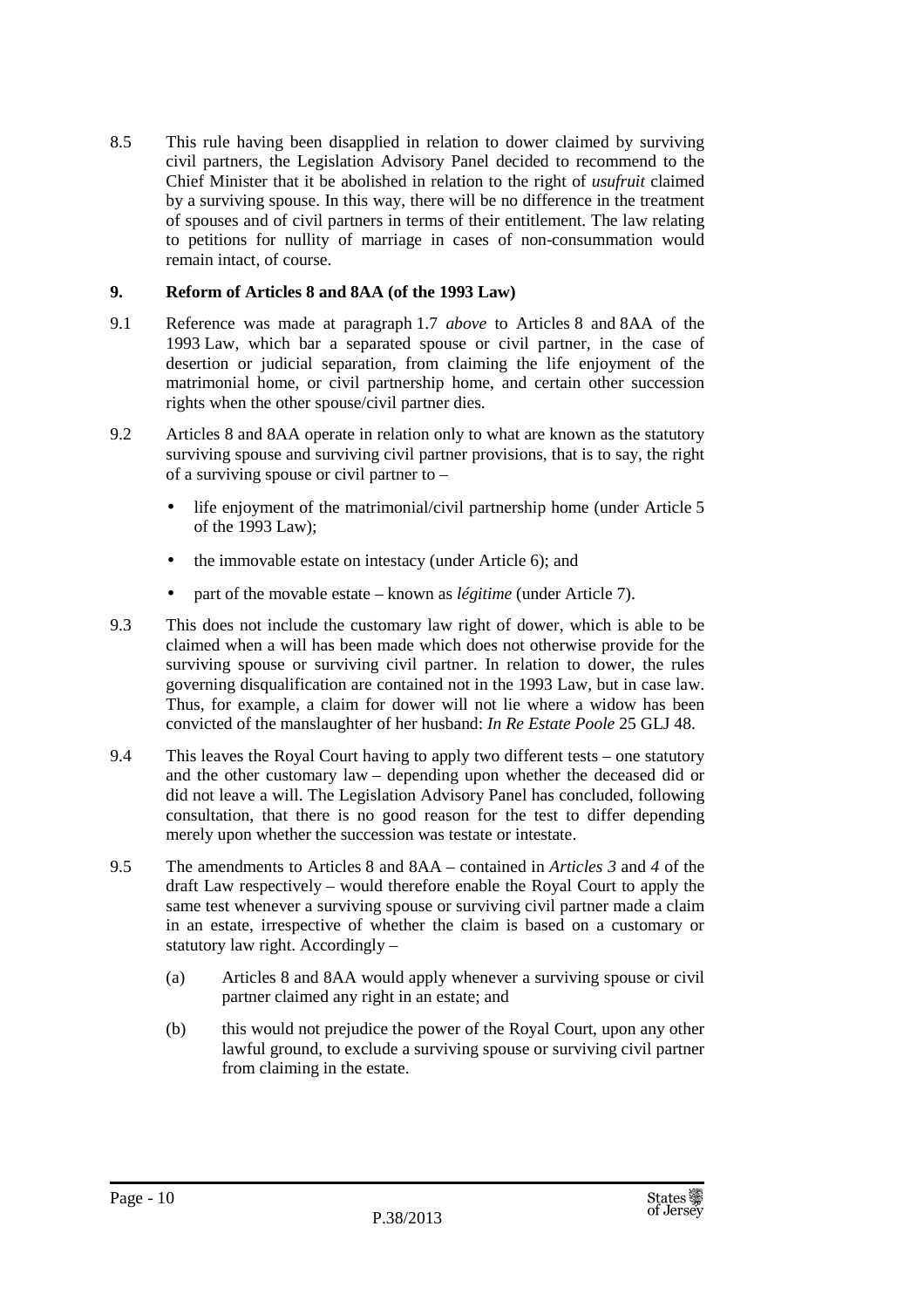### **10. Conclusion**

- 10.1 To summarise the principal effect of this draft Law, it would remove one of the remaining discriminatory elements in the Jersey law of succession, by finally equalising the rights of surviving spouses where land left by will is concerned. This would be achieved by –
	- (a) removing the husband's right of *viduité*; and
	- (b) enabling the right of *usufruit* attaching to dower to be claimed by the husband or the wife depending on which of them died first.
- 10.2 Taken together with the earlier reform of the succession rights of non-marital children in 2011, this would represent a significant modernisation of Jersey's inheritance laws.
- 10.3 As noted earlier, the law of *viduité* is rooted deep in Jersey's Norman customary tradition, and there will always be an understandable reluctance to abandon what may be seen as an integral part of the Island's legal heritage. But, ultimately, Jersey law must respond to the needs and values of a community living in the 21st Century in a global economy.
- 10.4 The other reform in relation to Articles 8 and 8AA of the 1993 Law would be essentially a rationalisation of the powers of the Royal Court and, as such, a non-contentious measure.

### **Financial and manpower implications**

There are no financial or manpower implications for the States arising from the adoption of this draft Law.

### **Human Rights**

The notes on the human rights aspects of the draft Law in the **Appendix** have been prepared by the Law Officers' Department and are included for the information of States Members. They are not, and should not be taken as, legal advice.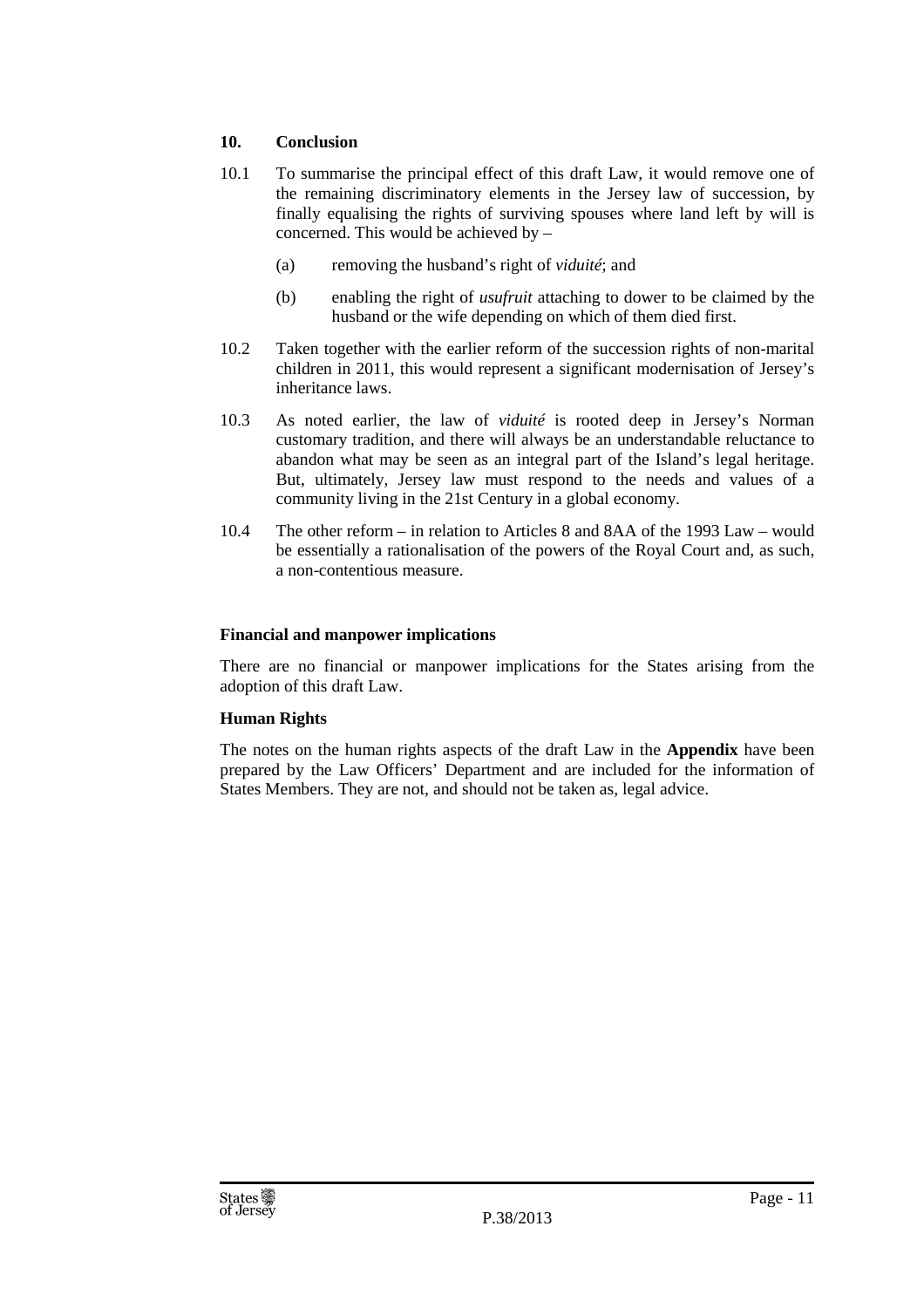### **APPENDIX TO REPORT**

### **Human Rights Note on the Wills and Successions (Amendment No. 2) (Jersey) Law 201-**

1. This Note has been prepared in respect of the Draft Wills and Successions (Amendment No. 2) (Jersey) Law 201- by the Law Officers' Department. It summarises the principal human rights issues arising from the contents of the draft Law and explains why, in the Law Officers' opinion, the draft Law is compatible with the European Convention on Human Rights ("ECHR"). References below to "Articles" are to Articles contained in the draft Law unless otherwise specified.

**These notes are included for the information of States Members. They are not, and should not be taken as, legal advice.**

- 2. The principal purpose of the draft Law is to eliminate differential treatment between married men and women in terms of their succession rights to the estates of each other.
- 3. To this end –

Article 2 inserts a new Article 6B in the Wills and Successions (Jersey) Law 1993 ("the 1993 Law") which provides that, where a wife dies testate as to immovable estate, the widower shall have a right of *usufruit* in that immovable estate to the same extent and upon the same terms as a widow has by virtue of her right of dower in the immovable estate as to which her husband dies testate. This change to the Law does not affect a succession which opens before the change comes into force.

Article 7 inserts a new Article 14A in the 1993 Law abolishing a widower's entitlement to *viduité* in the immovable estate of his deceased wife as to which she died testate. This change to the Law does not affect a succession which opens before the change comes into force.

4. These two provisions are effective to remove the potential objections to the present law based on the engagement of either –

ECHR Article 1 Protocol 1 (respect for 'possessions') in conjunction with Article 14 (discrimination); or

ECHR Article 8 (respect for private and family life, home and correspondence) in conjunction with Article 14.

5. The remaining Articles, except for Article 3, contain provisions that are consequential upon the above 'core' provisions removing the discriminatory features of the existing law. None calls for comment, except the new Article 14B of the 1993 Law – inserted by Article 7 – which abolishes the rule of law expressed in the maxim *le douaire se gagne au coucher*. This is the rule in relation to dower whereby the widow loses her right of *douaire* if it is shown that the marriage was been consummated. No such rule applied to a widower claiming *viduité*. Accordingly the abolition of the rule is consistent with the core provision of the draft Law eliminating differential treatment.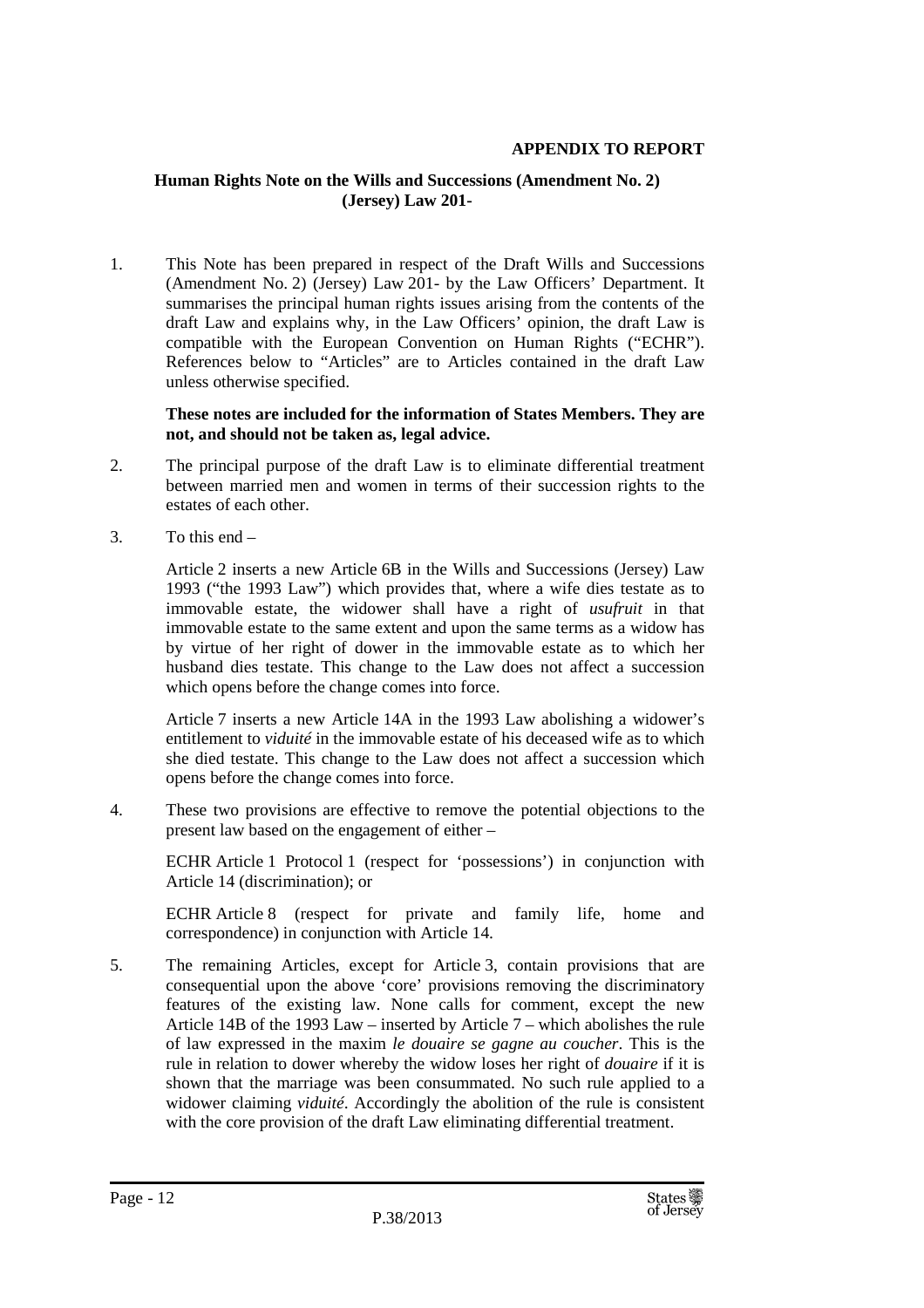6. Article 3 is concerned with the grounds upon which a person may be disqualified from claiming in the estate of his or her deceased spouse or civil partner. The purpose of the amendments to Articles 8 and 8AA, respectively, of the 1993 Law is to make it clear that the grounds upon which a person may be so disqualified do not differ depending merely upon whether the succession is testate or intestate. The existing statutory grounds are desertion by the surviving spouse or a decree of judicial separation in favour of the deceased spouse; the existing customary law grounds are not definitively settled, but they must be of a substantially serious nature, *e.g.* the manslaughter of the deceased by the claimant *In Re Estate Poole* 25 GLJ 48. The grounds for such disqualification are not extended in themselves by the draft Law; the purpose is simply to make it clear that such grounds – be they statutory or customary law grounds – are to be applied on the same footing to testate and intestate successions.

### **ECHR rights engaged**

### *Article 14*

7. Article 14 provides that the enjoyment of rights and freedoms set forth in the Convention shall be secured without discrimination on any ground. Therefore, this is not a standalone Article and only when a "primary" ECHR Article is engaged, Article 14 shall also be capable of being engaged if there is discrimination in the enjoyment of the primary Article.

### *Article 14 & Article 1, Protocol 1*

8. Article 1, Protocol 1 ECHR ("right to enjoy possessions") is not engaged because this Article "*does no more than enshrine the right to the peaceful enjoyment of 'his' possessions, that consequently it applies only to a person's existing possessions and that it does not guarantee the right to acquire possessions whether on intestacy or through voluntary dispositions."* (*Marckx -v- Belgium* (1979-80 2 E.H.R.R. 330, para. 50). Therefore, this Article is only concerned with a person's existing possessions and not those which may be acquired by inheritance or succession.

### *Article 14 & Article 8*

- 9. ECHR Article 8 (respect for private and family life, home and correspondence) is however engaged as matters relating to succession and disposition are "*intimately* connected *with family life*" (*Marckx -v- Belgium*). There is a difference in treatment between a widow (*douaire*) and a widower (*viduité*) in the enjoyment of an Article 8 right, and therefore Article 14, in conjunction with Article 8, is engaged.
- 10. As mentioned in paragraph 6 of the main body of the Report, a difference in treatment shall only be found to be discriminatory for the purposes of Article 14 ECHR if such differing treatment has no objective and reasonable justification, it does not pursue a legitimate aim, or if there is not the means employed to achieve the legitimate aim pursued are not proportionate. Moreover, contracting states enjoy a margin of appreciation in assessing whether and to what extent differences in otherwise similar situations justify a difference in treatment.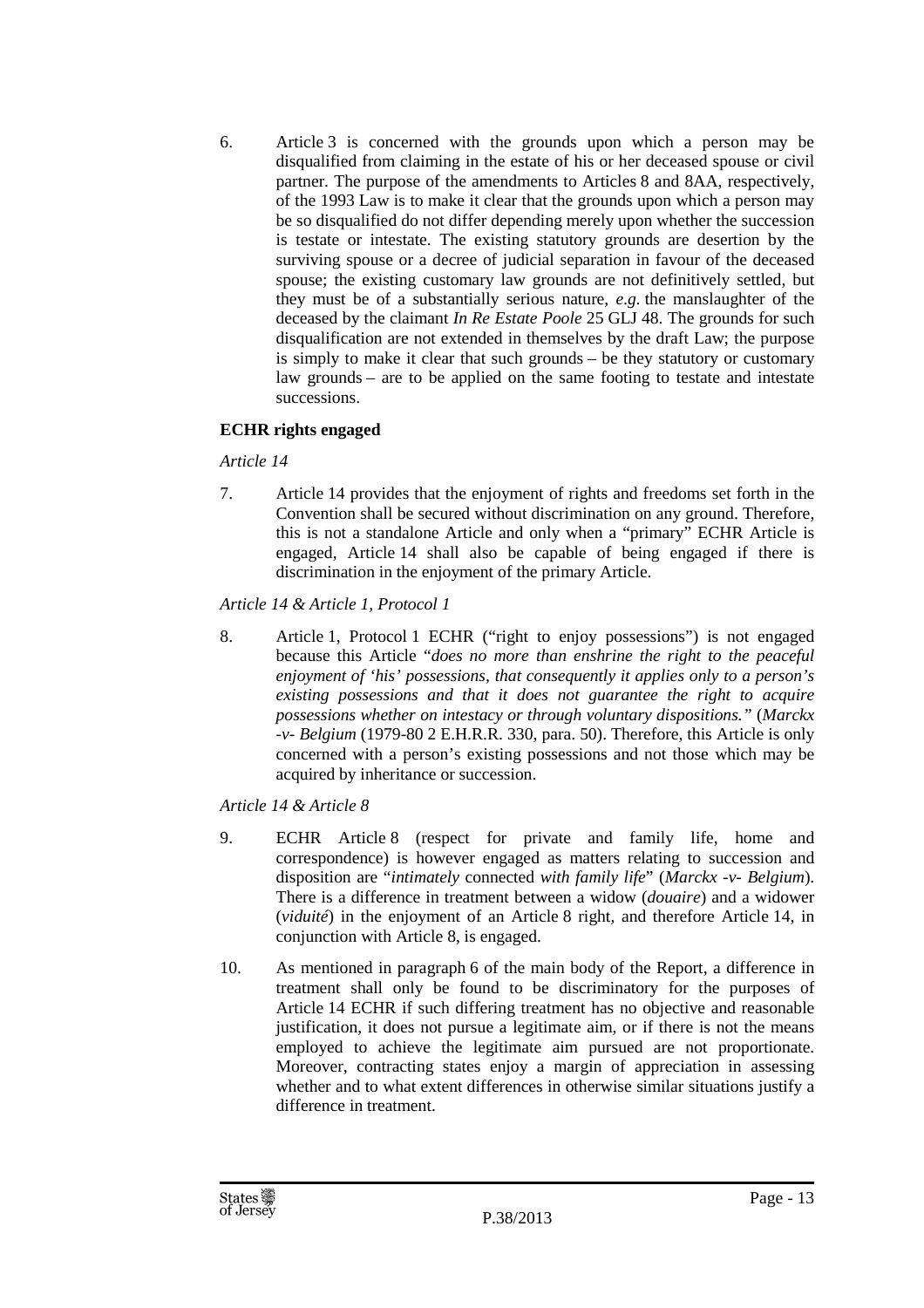- 11. There is clearly a legitimate aim (i.e. protecting the interests of surviving spouses). However, the difference of treatment between a widow and a widower would, as noted in paragraph 6.9 of the Report, be difficult to justify, based on the historic roots of both *douaire* and *viduité.*
- 12. As a result, the draft Law seeks to remove this difference in treatment by abolishing *viduité* whilst extending the *douaire* to surviving widowers, the latter currently only enjoyed as a right by widows (in both cases, where the deceased spouse has died testate). Furthermore, the draft Law shall also extend the *douaire* to surviving civil partners (where the deceased civil partner has died testate). Thus, in light of the Civil Partnership (Jersey) Law 2012, the draft Law shall provide surviving civil partners with equivalent rights to surviving spouses.
- 13. Following these revisions, the issue of compatibility with Article 14 ECHR, when read with Article 8 ECHR, that exists regarding the differing treatment between female surviving spouses and male surviving spouses, and between both of those groups and surviving civil partners, shall be remedied. **The draft Law is therefore compatible with Article 14 ECHR, when read with Article 8.**

### *Article 1, Protocol 1*

14. As mentioned above, Article 1, Protocol 1 ECHR does not extend to succession rights and therefore, **Article 1, Protocol 1 is not engaged as regards abolishing the right of** *viduité.*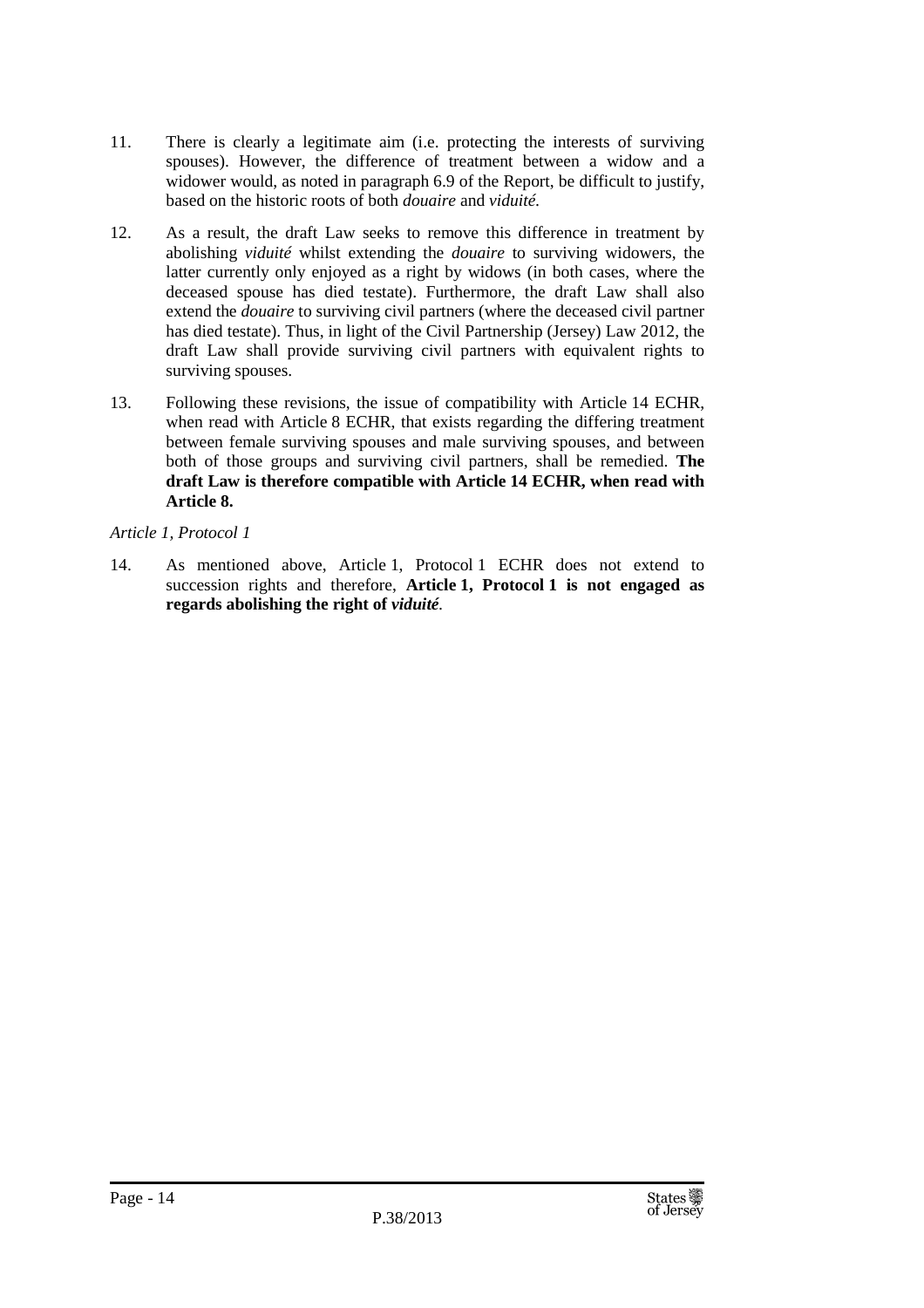### **Explanatory Note**

At present, dower (or *douaire*) is an entitlement of a widow to life enjoyment of one third of the immovable estate of her husband as to which he dies leaving a will. This Law extends dower so that it becomes also a right enjoyed by a widower to the same extent and upon the same terms as a widow is entitled to dower in the immovable estate as to which her husband dies testate. That is, it becomes a right to life enjoyment of one third of the immovable estate of his wife as to which she dies leaving a will.

At the same time this Law abolishes *viduité*, the existing right of a widower to life enjoyment of the whole of the immovable estate of his wife as to which she dies leaving a will.

*Article 1* defines "principal Law" to mean the Wills and Successions (Jersey) Law 1993.

*Article 2* replaces Article 6A (previously inserted in Part 3 of the principal Law by the Civil Partnership (Jersey) Law 2012) and inserts new Articles 6B and 6C in Part 3 of the principal Law.

The new Article 6B extends a right of *usufruit* to widowers that is parallel to the right of widows by virtue of their right of dower, but provides that the extension does not apply to the estate of a woman who dies before Article 6B comes into force.

Article 6A is replaced in order to ensure uniformity of language with Article 6B, referring to a right of *usufruit* enjoyed by a surviving civil partner to the same extent and upon the same terms as a widow by virtue of her right of dower in the immovable estate as to which her husband dies testate.

The new Article 6C makes it clear that a reference to dower in Article 6(3) of the principal Law, in other Jersey Laws and other Jersey legislation and in dispositions executed after Article 6C comes into force includes a reference to that right of *usufruit* of a surviving civil partner or widower.

*Article 3* amends Article 8 (concerning surviving spouses who are living apart at the date one of them dies) and *Article 4* amends Article 8AA (concerning surviving civil partners who are living apart at the date one of them dies) of the principal Law –

- (a) to add to those Articles cross-references respectively to the new Articles 6B and 6A (referred to above) so that the latter are disapplied (as well as Articles 5, 6 and 7) in cases of succession where desertion had occurred without cause or a decree of judicial separation had been granted to the deceased spouse or deceased civil partner;
- (b) to make it clear that Articles 8 and 8AA are not intended to take away the Royal Court's customary law powers to exclude persons from the right to succeed to an estate in appropriate circumstances.

*Article 3* also amends Article 8 of the principal Law to ensure that, in circumstances of desertion without cause or of judicial separation, the Royal Court has the same powers to exclude a surviving spouse from the right to succeed to an estate in a case of testate succession as in a case of intestate succession.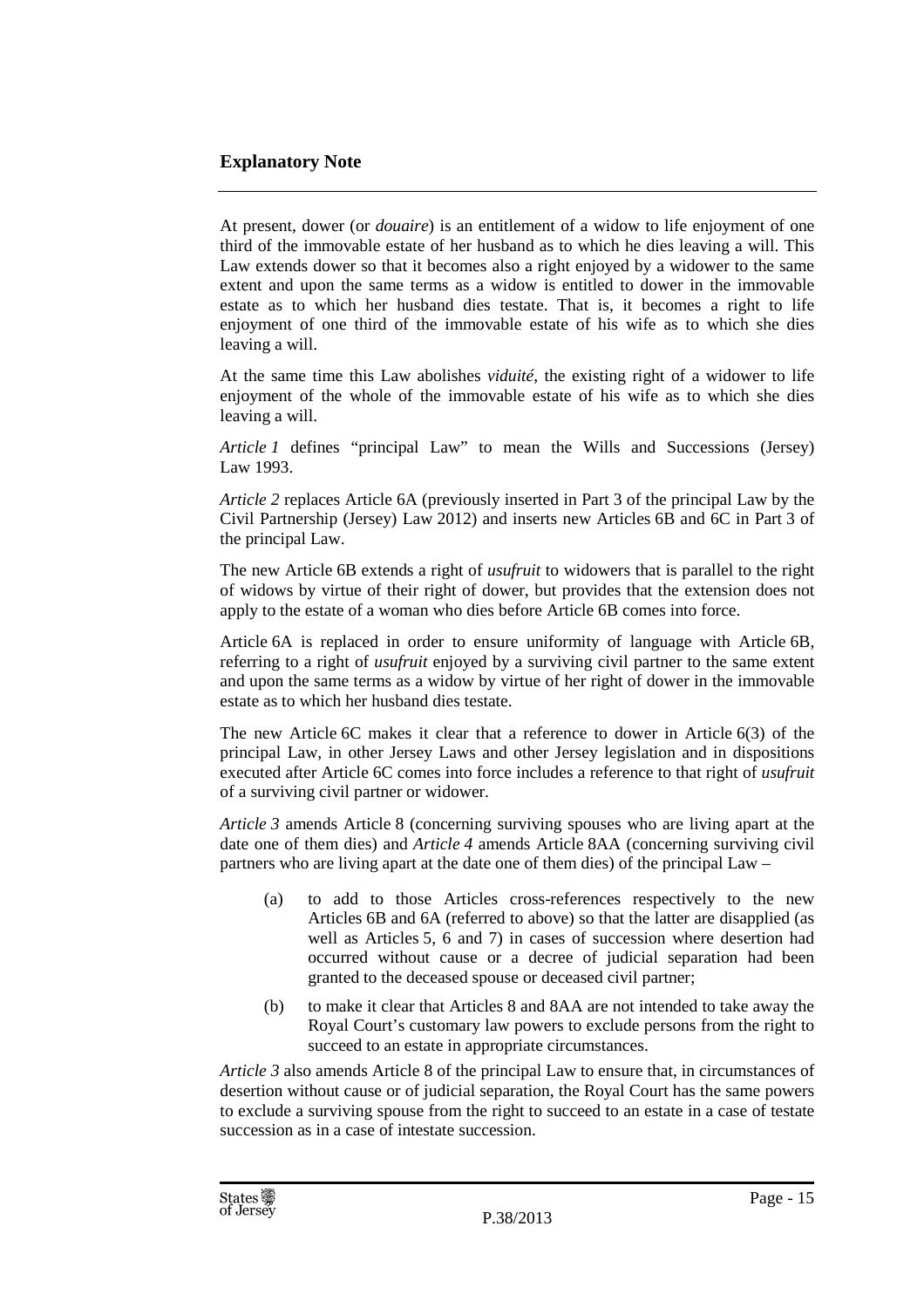*Articles 5* and *6* simply apply a uniform style to 2 headings to Articles in Part 5 of the principal Law, a Part which abolishes certain rules of customary law.

*Article 7* inserts 2 new Articles in Part 5 of the principal Law. Inserted Article 14A abolishes *viduité*, and inserted Article 14B abolishes the customary law requirement that a prerequisite for an entitlement to dower is the consummation of the relevant marriage.

*Article 8* inserts Article 22A in the principal Law. Article 22A provides that none of the amendments made by this Law apply in relation to the estate of a person who dies before this Law comes into force.

*Article 9* and the *Schedule* set out a number of amendments consequential on the amendments set out above.

*Article 10* provides for the citation of the Law.

*Article 11* provides for the Law to come into force as the States appoint by Act.

The *Schedule* amends references in other Laws to *douaire* as an entitlement of a widow so that they will now extend to a parallel entitlement of a widower. At the same time, in replacing Articles 7, 8 and 9 of the *Loi (1880) sur la propriété foncière*, the Schedule removes references in those Articles to *liquidation* and *décret* and their associated procedures. *Liquidation* no longer exists and *décret* can at this stage no longer operate in relation to dower rights.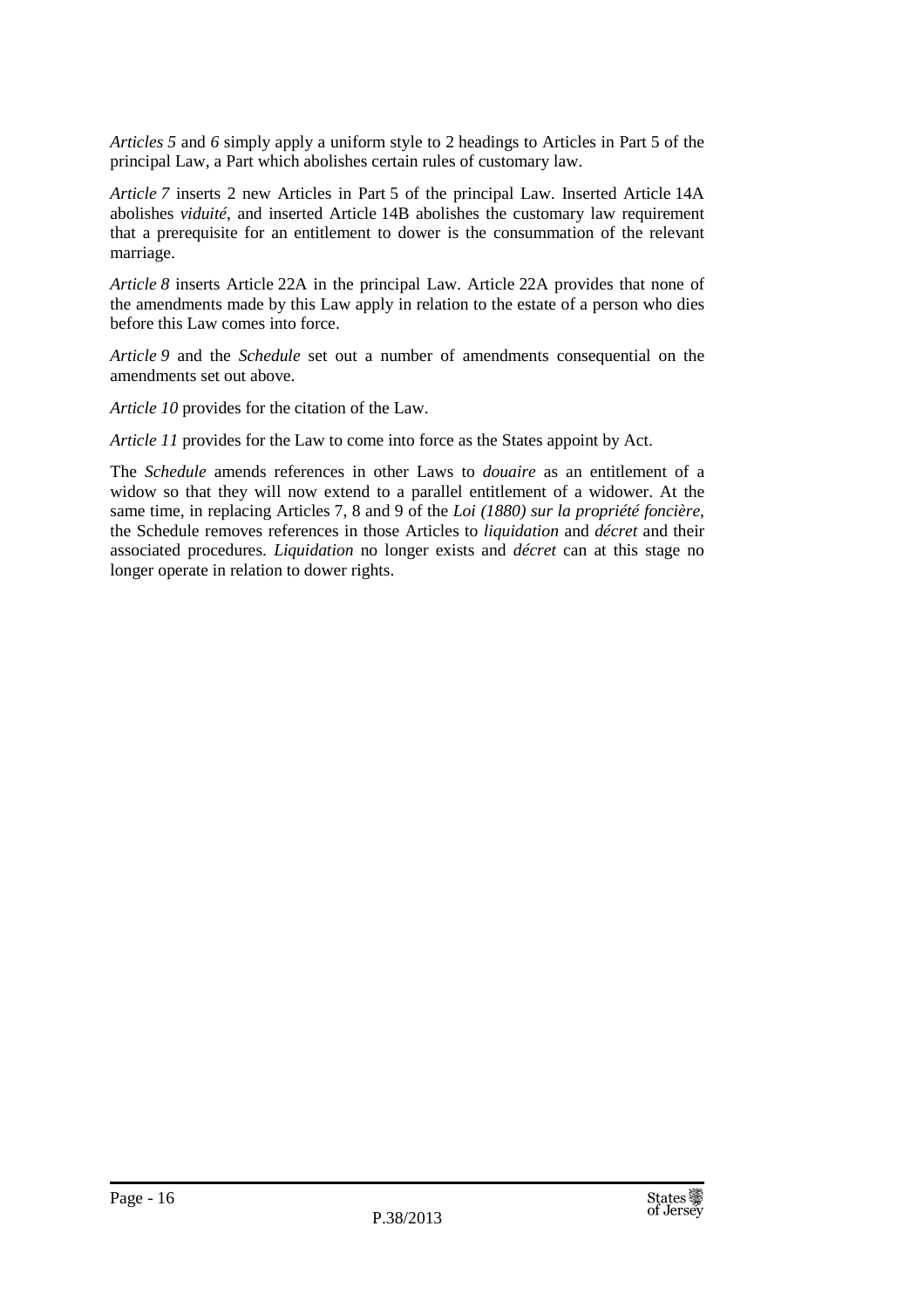### **English Translation**

The following translation of the Schedule is provided for information only and is not intended to have any legal effect.

### **SCHEDULE**

(Article 8)

### **CONSEQUENTIAL AMENDMENTS TO OTHER LAWS**

### **1 Amendment of the 1862 Law concerning the holding of immovable property on trust and the incorporation of associations**

In Article 7 of the 1862 Law concerning the holding of immovable property on trust and the incorporation of associations, for the words "as well as of the dower of the widow of a trustee" there shall be substituted the words "as well as of the dower of the widow, or the widower, of a trustee".

### **2 Amendment of the 1880 Law concerning immovable property**

(1) In Article 1 of the 1880 Law concerning immovable property for the definitions "SPOUSE" and "SURVIVING SPOUSE" the following definitions shall be substituted –

"SPOUSE: as the case requires –

- (a) the husband;
- (b) the wife; or
- (c) the civil partner.

SURVIVING SPOUSE: as the case requires –

- (a) the widower;
- (b) the widow; or
- (c) the surviving civil partner of a deceased civil partner.".
- (2) For Articles 7 to 9 of the 1880 Law concerning immovable property the following Articles shall be substituted –

### **"7**

- (1) A spouse has a hypothec with right of recourse [against thirdholders] over the immovables of the other spouse as security for the dower of the first-mentioned spouse. This hypothec ranks from the day of the decease of the other spouse.
- (2) If, during a marriage or civil partnership, a spouse makes cession or has his or her property adjudged renounced, the surviving spouse retains all his or her rights without needing to take proceedings to enforce them. However, after the death of a spouse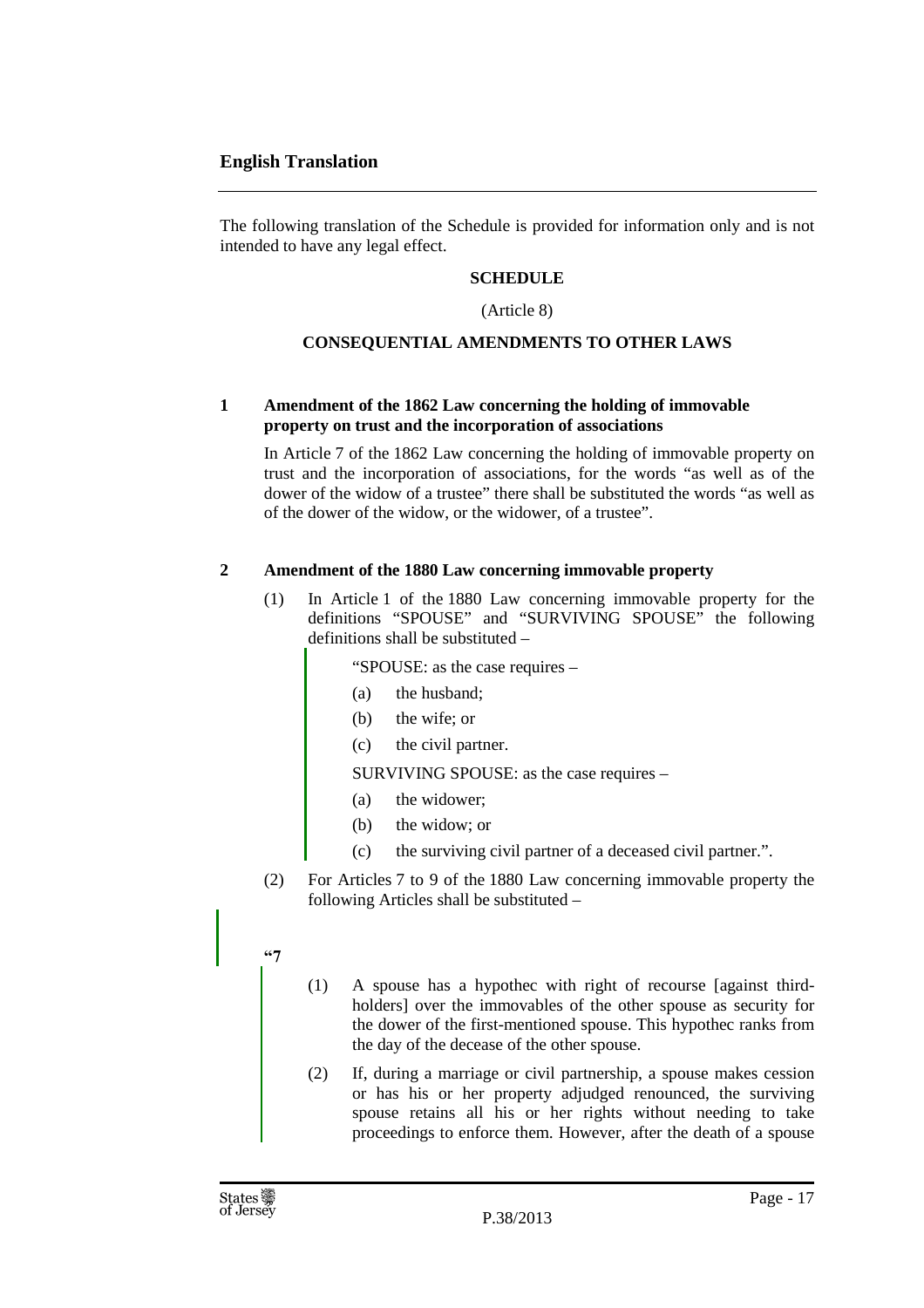who has made cession, as well as in the case of the discumberment of the property of a spouse after his or her death, the surviving spouse cannot lay claim, by way of dower, to the actual enjoyment of the corporeal hereditaments that are subject to his or her dower. This rule applies whether they are in the hands of tenants or other third-holders or are included in the property undergoing discumberment. However, where that rule applies, the surviving spouse shall be entitled to *franc douaire* [dower in money] on each and every one of the corporeal hereditaments.

- (3) The surviving spouse is entitled to the actual enjoyment of his or her third of the other immovables that are subject to the dower if there are any amongst the property subject to discumberment*.* If these immovables are in the hands of third-holders, the surviving spouse must accept – if the third-holders so wish – an appropriate annual payment in lieu of his or her third.
- (4) In the case of discumberment, after the death of a spouse, of any of the property subject to the dower of the surviving spouse, the latter shall be summoned to appear at the discumberment in accordance with Article 92 and shall have the right to constitute himself or herself tenant of the said property according to the rank of his or her hypothec.
- (1) A dower settlement, whether made before the Greffier or by private agreement, followed by the entry into possession by the surviving spouse of the immovables allotted to him or her, has the effect, in the event of discumberment of the property of the principal heir or of any other heir of the deceased spouse, that no procedural step need be taken by the surviving spouse to retain possession of the said immovables.
- (2) In the case where recourse has to be had to the property of the deceased spouse, a dower settlement made, and followed by entry into possession, as described above has the following effects.
- (3) Whether it has been registered or not, the settlement becomes void; but the surviving spouse shall have the right to the enjoyment of the immovables that constitute the dower until the quarter day next falling after the 3 months after the Court has ordered that recourse be had to the assets. However, that enjoyment is on condition that the *rentes* and charges to which the dower is subject are paid in proportion to the time that has elapsed. If the relevant quarter day is 25th March, 24th June or 29th September, and there is arable land among the corporeal hereditaments subject to the dower, the surviving spouse shall be entitled to retain possession of them, as well as of the dwelling and out-buildings that he or she occupies and are used in working the said land, until the next Christmas day: but this is on condition that rent or other compensation is paid to the appropriate person for the time difference.

**8**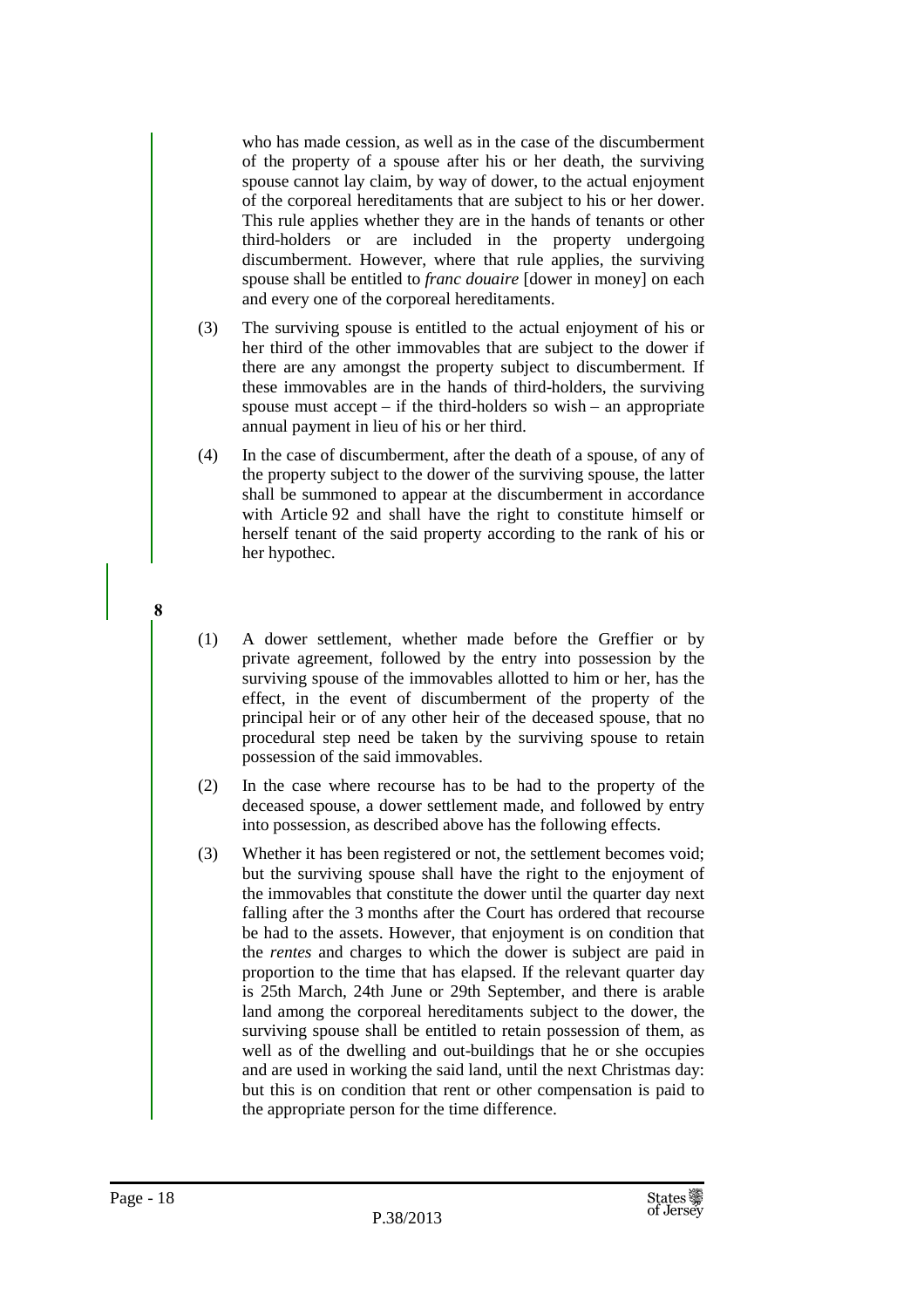- (1) In the event of discumberment of any part of his or her property, the surviving spouse is not required to take any action to conserve his or her hypothecary rights, or to take any procedural step in the discumberment, as regards an agreement for *franc douaire* [dower in money], whether or not the agreement has been registered.
- (2) The surviving spouse shall have a preferential right, in the event of discumberment, to 3 years' arrears, from the date of the Act of the Court ordering the discumberment, of so much of his or her *franc douaire* as is charged on the corporeal hereditaments comprised in the property undergoing discumberment.
- (3) In the case of recourse to the property of a deceased spouse, an agreement for *franc douaire* shall be absolutely void.".

### **3 Amendment of the 1915 Law concerning immovable property (guarantees)**

In Article 5 of the 1915 Law concerning immovable property (guarantees), the paragraph that begins with the words "The widow of a *rentier*" and ends with the words "Treasurer of the States." shall be repealed.

**9**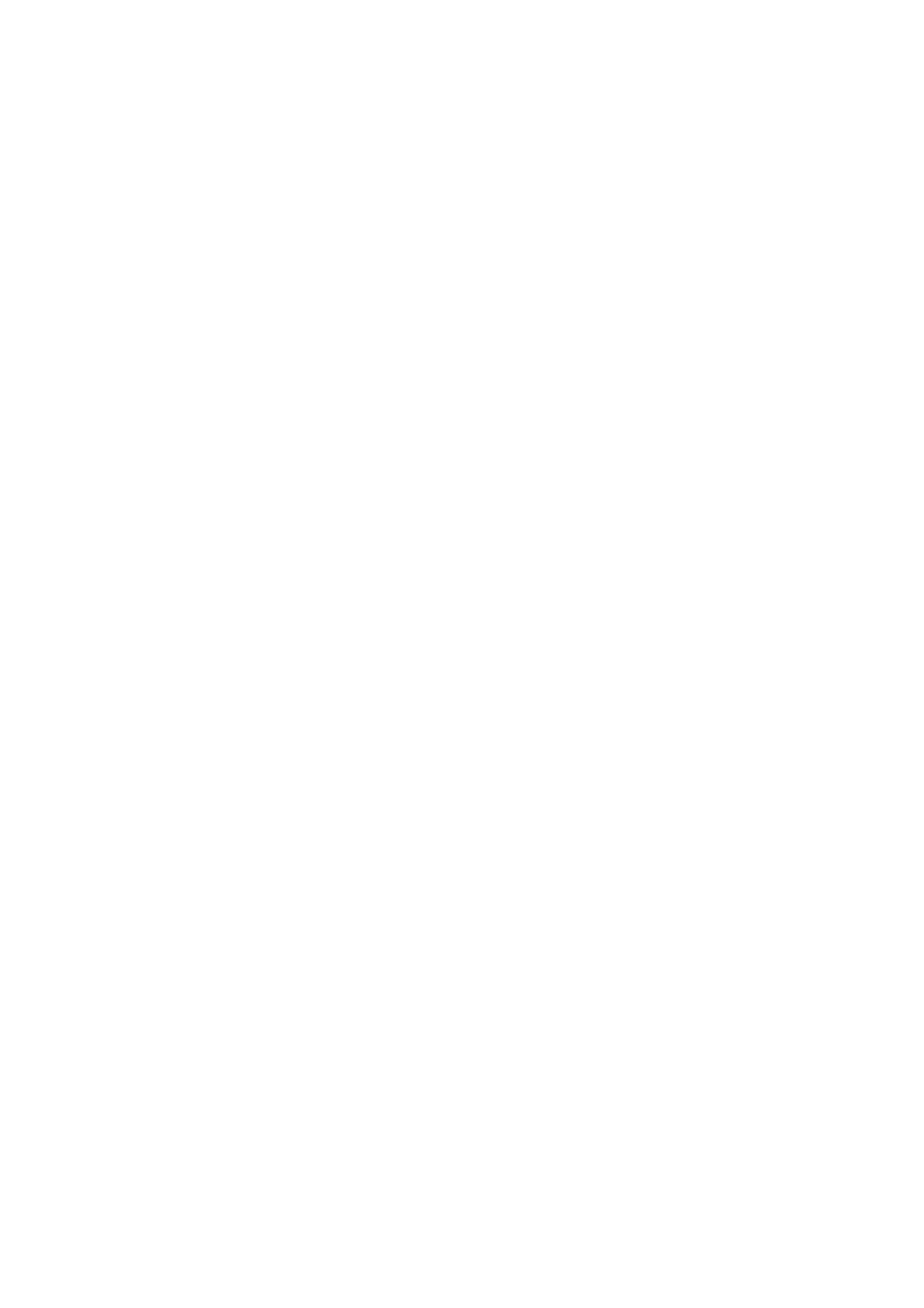

### **DRAFT WILLS AND SUCCESSIONS (AMENDMENT No. 2) (JERSEY) LAW 201-**

### **Arrangement**

### **Article**

| -1             |  |
|----------------|--|
| 2              |  |
| 3              |  |
| $\overline{4}$ |  |
| $\overline{5}$ |  |
| 6              |  |
| $\tau$         |  |
| 8              |  |
| 9              |  |
| -10            |  |
|                |  |
|                |  |

| <b>SCHEDULE</b>                        |                                                                  |  |
|----------------------------------------|------------------------------------------------------------------|--|
| CONSEQUENTIAL AMENDMENTS TO OTHER LAWS |                                                                  |  |
| $\mathbf{1}$                           | Amendment of Loi (1862) sur les teneures en fidéicommis et       |  |
|                                        |                                                                  |  |
| 2                                      |                                                                  |  |
| 3                                      | Amendment of Loi (1915) sur la propriété foncière (garanties) 29 |  |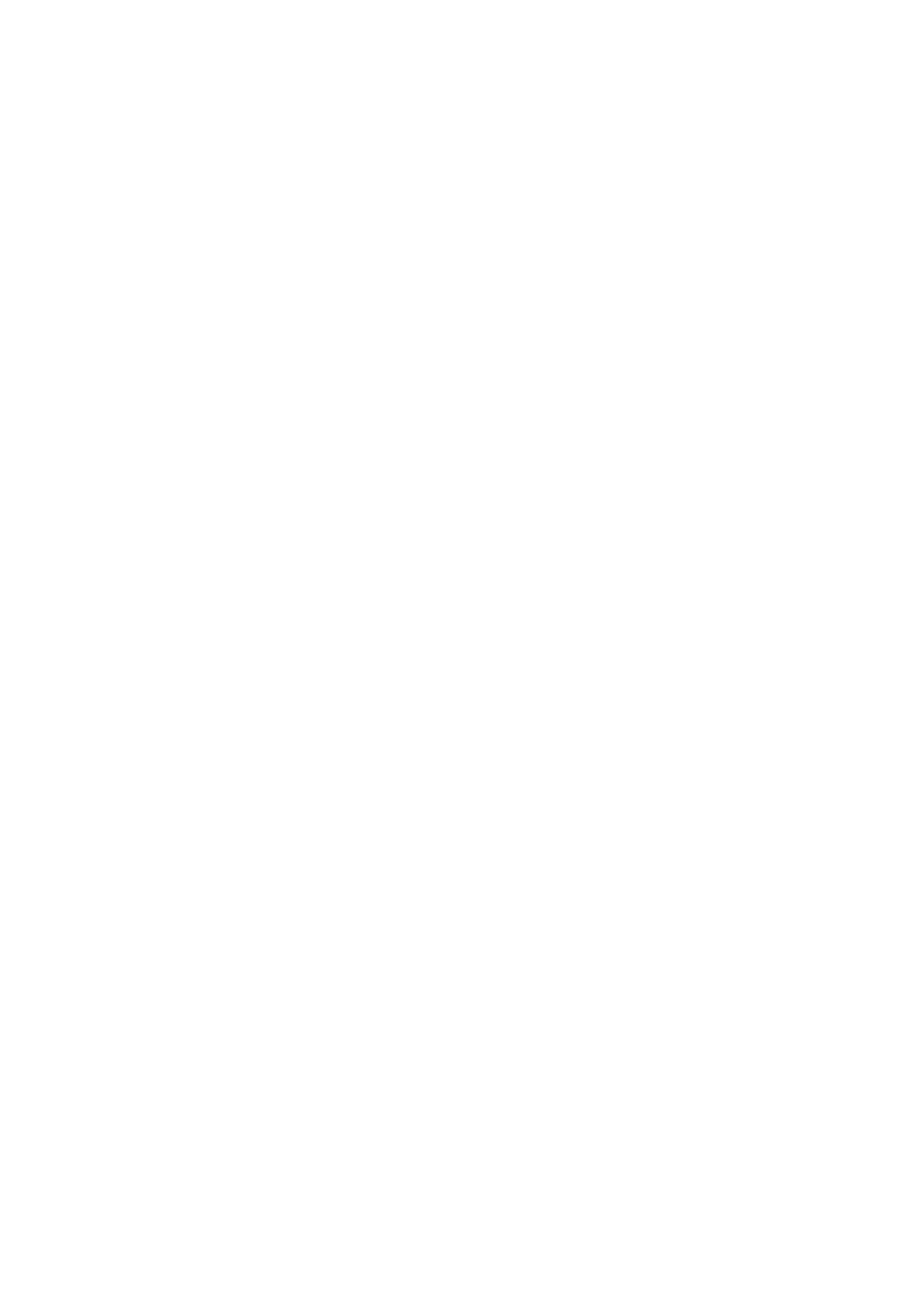

### **DRAFT WILLS AND SUCCESSIONS (AMENDMENT No. 2) (JERSEY) LAW 201-**

**A LAW** to amend further the Wills and Successions (Jersey) Law 1993

| Adopted by the States                         | [date to be inserted] |
|-----------------------------------------------|-----------------------|
| Sanctioned by Order of Her Majesty in Council | [date to be inserted] |
| Registered by the Royal Court                 | [date to be inserted] |

**THE STATES**, subject to the sanction of Her Most Excellent Majesty in Council, have adopted the following Law –

### **1 Interpretation**

In this Law "principal Law" means the Wills and Successions (Jersey) Law 1993<sup>1</sup>.

### **2 Articles 6A, 6B and 6C substituted**

For Article 6A of the principal Law there shall be substituted the following Articles –

### **"6A Extension of right in nature of dower to civil partners**

Where a civil partner dies testate as to immovable estate, his or her surviving civil partner shall have a right of *usufruit* in that immovable estate to the same extent and upon the same terms as a widow has by virtue of her right of dower in the immovable estate as to which her husband dies testate.

### **6B Extension of right in nature of dower to widowers**

Where a wife dies testate as to immovable estate, the widower shall have a right of *usufruit* in that immovable estate to the same extent and upon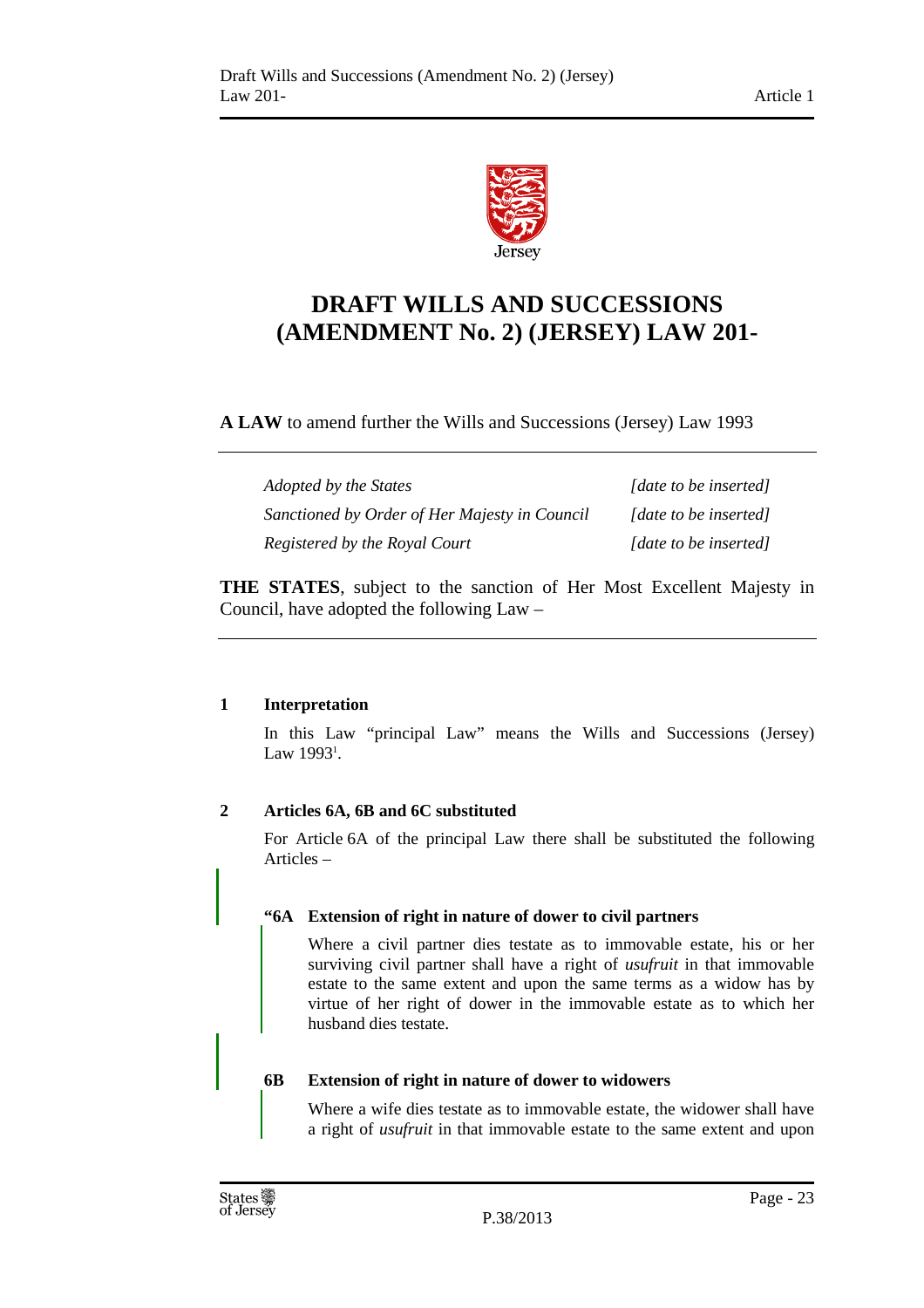the same terms as a widow has by virtue of her right of dower in the immovable estate as to which her husband dies testate.

#### **6C References to dower in enactments and in dispositions**

- (1) In this Law (apart from Articles 6A and 6B) and in any other enactment, whenever enacted, a reference to *douaire* or dower, however expressed, shall be taken to include, unless the contrary intention appears, a reference to the right of *usufruit* conferred by Article 6A or 6B.
- (2) In any disposition executed after this Article came into force, a reference to *douaire* or dower, however expressed, shall be taken to include, unless the contrary intention appears, a reference to the right of *usufruit* conferred by Article 6A or 6B.".

### **3 Article 8 amended**

In Article 8 of the principal Law –

- (a) before paragraph (1) there shall be inserted the following paragraph
	- "(A1) In this Article the 'surviving spouse provisions' means
		- (a) the provisions of Articles 5, 6, 6B and 7 which operate to confer property or any *usufruit*, interest, right or title in or to property on a surviving spouse; and
		- (b) so much of the customary law as operates to confer property or any *usufruit*, interest, right or title in or to property on a surviving spouse in his or her capacity as such.";
- (b) in paragraph (1), for the words beginning "The provisions of Articles 5," and ending "(in this Article referred to as the 'surviving spouse provisions')" there shall be substituted the words "The surviving spouse provisions";
- (c) after paragraph (2) there shall be added the following paragraph
	- "(3) Paragraphs (1) and (2) are without prejudice to any power of the Court, on any grounds other than the grounds set out in paragraph (1), to exclude a person from the right to succeed to an estate.".

### **4 Article 8AA amended**

In Article 8AA of the principal Law –

- (a) in paragraph (1), for the words "Articles 5, 6 and 7 operating to confer" there shall be substituted the words "Articles 5, 6, 6A and 7 operating to confer";
- (b) after paragraph (2) there shall be added the following paragraph
	- "(3) Paragraphs (1) and (2) are without prejudice to any power of the Court, on any grounds other than the grounds set out in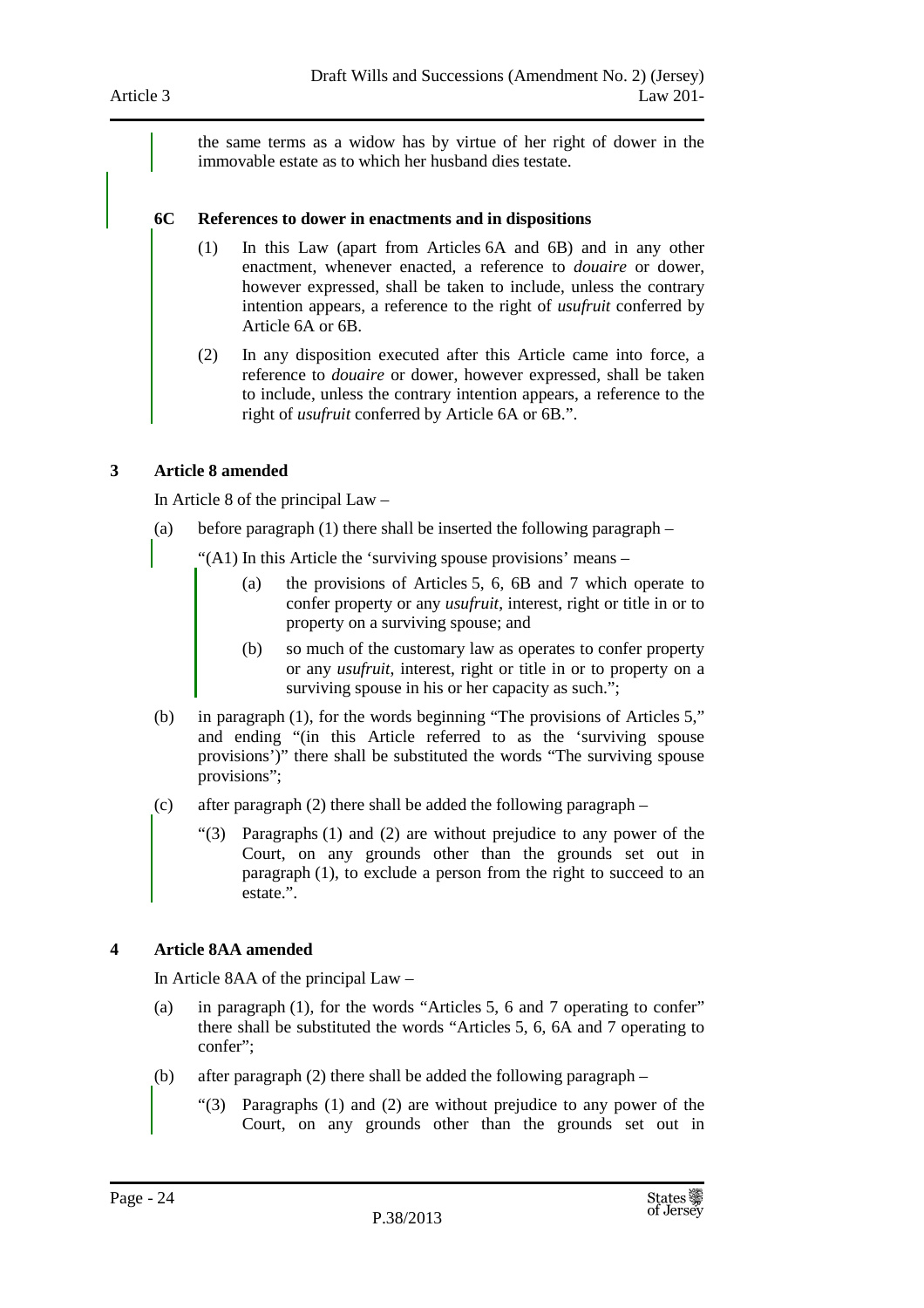paragraph (1), to exclude a person from the right to succeed to an estate.".

### **5 Heading to Article 13 substituted**

For the heading to Article 13 of the principal Law there shall be substituted the following heading –

### **"13 Abolition of rule about gifts to concubines".**

### **6 Heading to Article 14 substituted**

For the heading to Article 14 of the principal Law there shall be substituted the following heading –

### **"14 Abolition of right of principal heir to demand possession of movable estate".**

### **7 Articles 14A and 14B inserted**

After Article 14 of the principal Law there shall be inserted the following Articles –

### **"14A Abolition of** *viduité*

A widower's entitlement to *viduité* in the immovable estate of his deceased wife as to which she died testate is hereby abolished.

### **14B Abolition of requirement of consummation in relation to dower**

The rule of law expressed in the maxim *le douaire se gagne au coucher* is hereby abolished.".

### **8 Article 22A inserted**

After Article 22 of the principal Law there shall be inserted the following Article –

### **"22A Wills and Successions (Amendment No. 2) (Jersey) Law 201-: application**

The amendments made to this Law by the Wills and Successions (Amendment No. 2) (Jersey) Law 201-<sup>2</sup> shall not apply in relation to the estate of a person who died before the day that Law came into force.".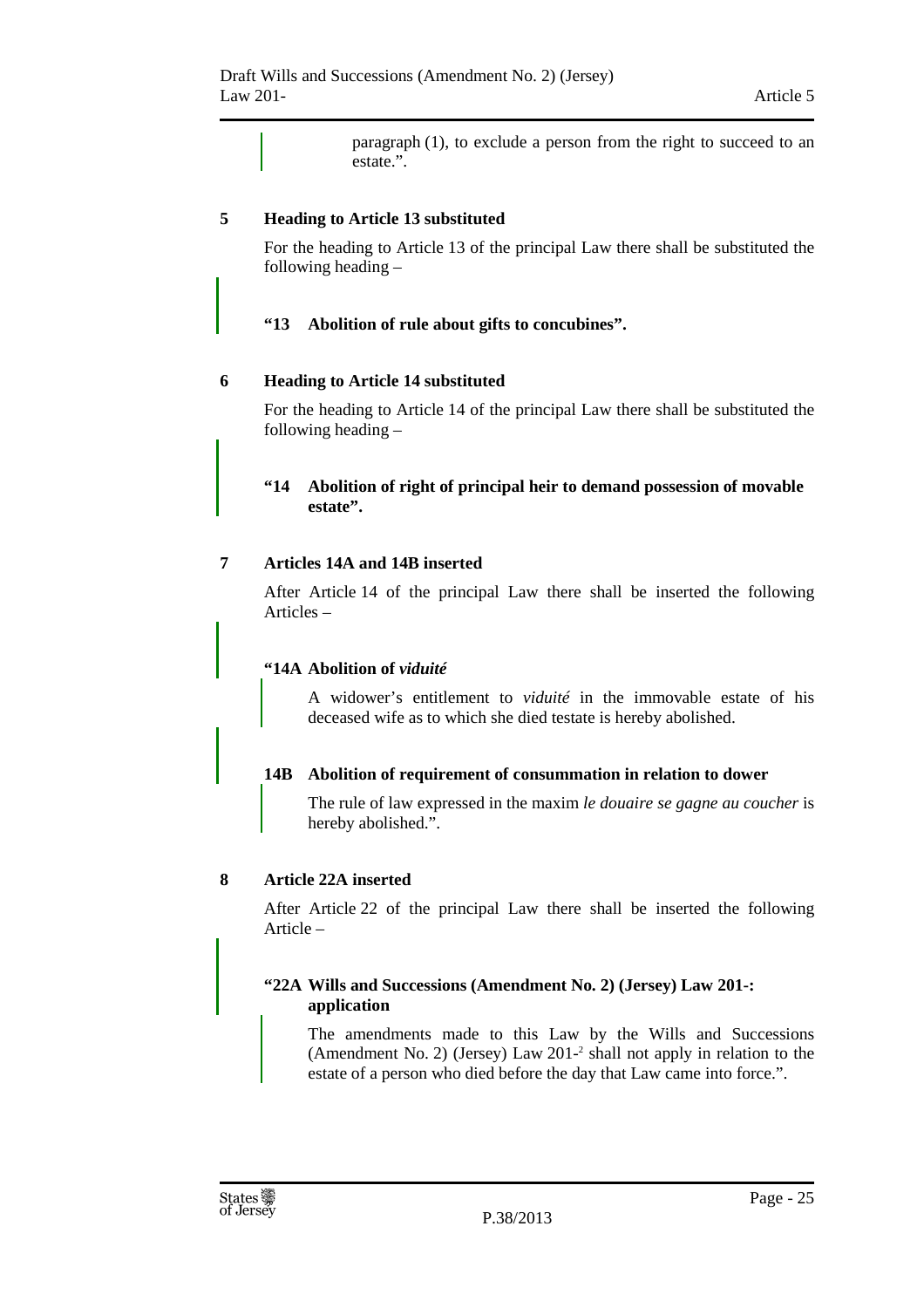### **9 Consequential amendments to other Laws**

The Schedule shall have effect.

### **10 Citation**

This Law may be cited as the Wills and Successions (Amendment No. 2) (Jersey) Law 201-.

### **11 Commencement**

This Law shall come into force on such day or days as the States may by Act appoint.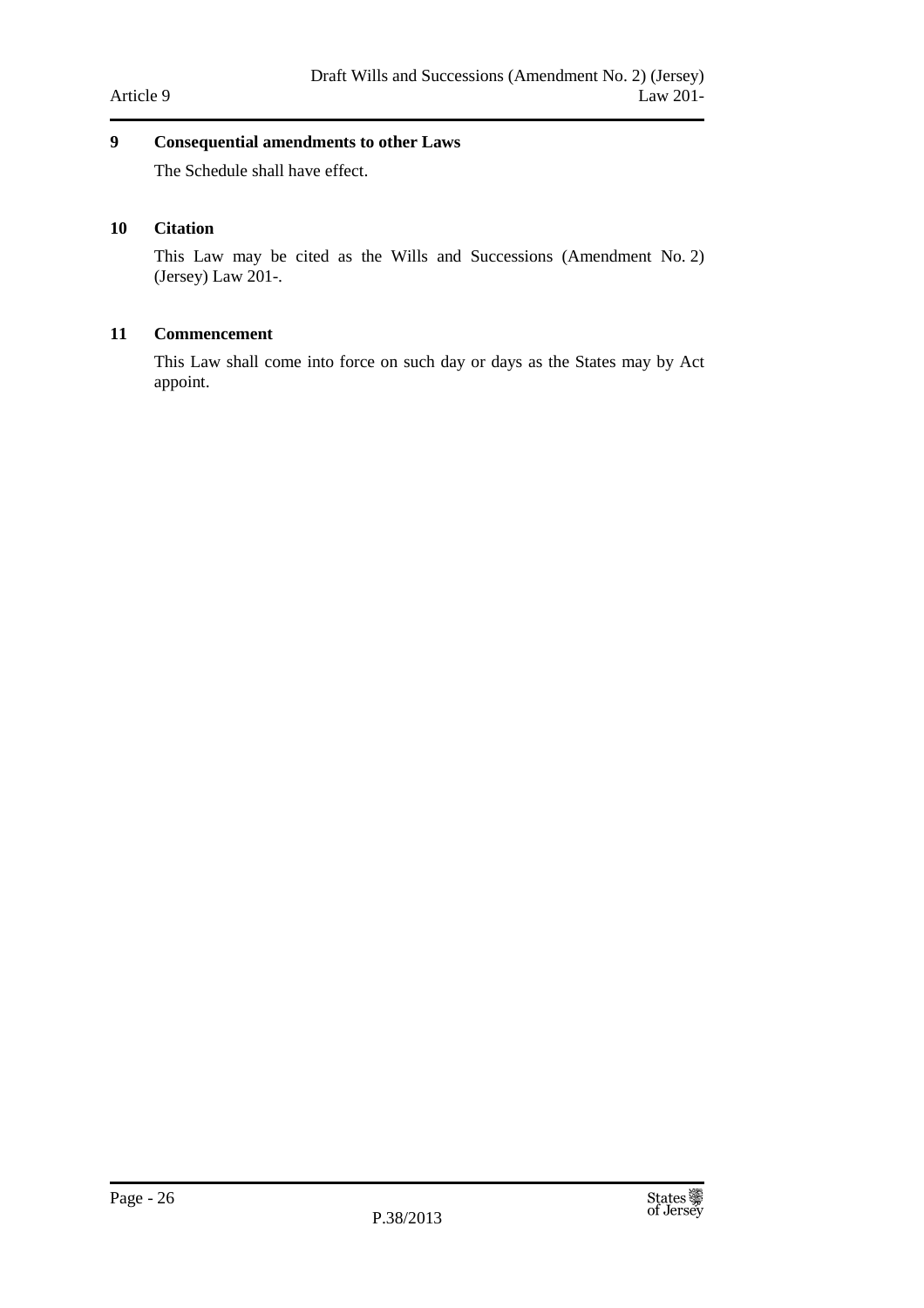### **SCHEDULE**

(Article 9)

### **CONSEQUENTIAL AMENDMENTS TO OTHER LAWS**

### **1 Amendment of Loi (1862) sur les teneures en fidéicommis et l'incorporation d'associations**

In Article 7 of the Loi (1862) sur les teneures en fidéicommis et l'incorporation d'associations<sup>3</sup> , for the words "ainsi que du douaire de la veuve d'un fidéicommissaire" there shall be substituted the words "ainsi que du douaire de la veuve, ou du veuf, d'un fidéicommissaire".

### **2 Amendment of Loi (1880) sur la propriété foncière**

 $(1)$  In Article 1 of the Loi (1880) sur la propriété foncière<sup>4</sup> for the definitions "CONJOINT" and "CONJOINT SURVIVANT" the following definitions shall be substituted –

"CONJOINT: selon le cas –

- (a) le mari;
- (b) la femme; ou
- (c) le partenaire civil.

CONJOINT SURVIVANT: selon le cas –

- (a) le veuf;
- (b) la veuve; ou
- (c) le partenaire civil survivant d'un partenaire civil décédé.".
- (2) For Articles 7 to 9 of the Loi (1880) sur la propriété foncière the following Articles shall be substituted –
- **"7**
- (1) Le conjoint a sur les immeubles de l'autre conjoint, pour assurance de son douaire, une hypothèque avec droit de suite, qui prendra date du jour du décès de l'autre conjoint.
- (2) Si, constant le mariage ou le partenariat civil, le conjoint fait cession ou que ses biens soient adjugés renoncés, le conjoint survivant conservera tous ses droits sans faire de diligences; excepté qu'après la mort du conjoint cessionnaire, ainsi qu'en cas de dégrèvement des biens du conjoint après le décès de celui-ci, le conjoint survivant ne pourra prétendre d'avoir, par voie de douaire, la jouissance actuelle des biens-fonds sujets au douaire – qu'ils soient entre les mains de tenants ou autres tiers détenteurs, ou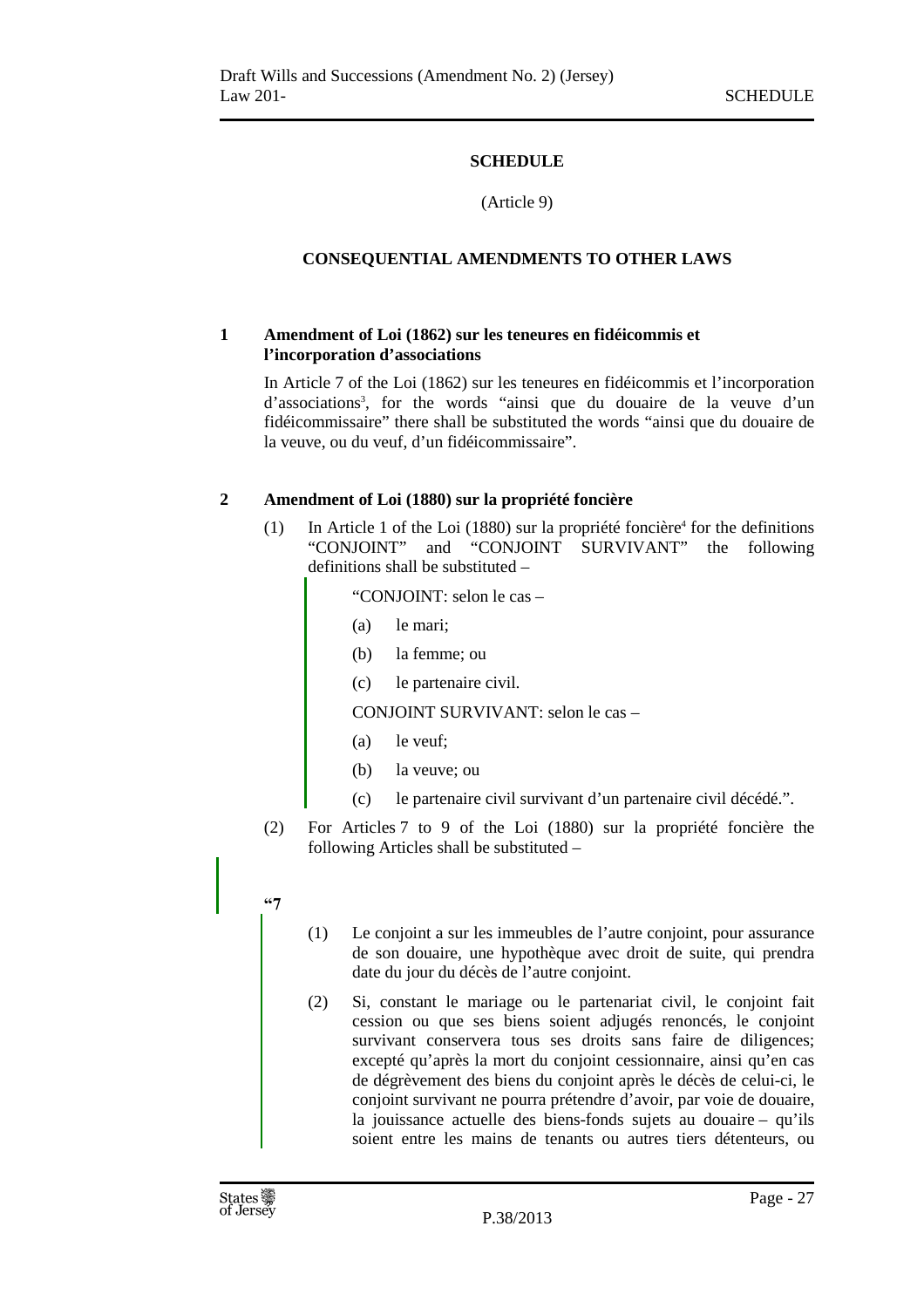**8** 

parmi les biens en dégrèvement: mais le conjoint survivant aura droit à un franc douaire sur tous et chacun desdits biens-fonds.

- (3) Le conjoint survivant aura droit à la jouissance actuelle de son tiers des autres immeubles sujets au douaire, s'il y en a parmi les biens en dégrèvement; si ces immeubles sont entre les mains de tiers détenteurs, le conjoint survivant sera tenu d'accepter – si ceux-ci le désirent – un paiement annuel suffisant comme équivalent de son tiers.
- (4) En cas de dégrèvement, après la mort du conjoint, d'aucune de ses propriétés sujettes au douaire du conjoint survivant, celui-ci devra être assigné à paraître audit dégrèvement, conformément à l'Article 92, et aura la faculté de se porter tenant à ladite propriété dans l'ordre de son hypothèque.
- (1) Un règlement de douaire, fait soit devant le Greffier ou à l'amiable – s'il a été suivi de la possession par le conjoint survivant des immeubles à lui allotis – aura, en cas de dégrèvement des biens du principal héritier ou de tout autre héritier du conjoint décédé, l'effet que, s'il a été dûment enregistré, il ne nécessitera de la part du conjoint survivant, pour conserver la possession desdits immeubles, aucune formalité quelconque.
- (2) Dans le cas qu'il soit nécessaire de remonter à discuter les biens du conjoint décédé, un règlement de douaire, fait et suivi de possession comme sus est dit, aura les effets suivants.
- (3) Qu'il ait été enregistré ou non, le règlement sera absolument nul; mais le conjoint survivant aura la faculté de retenir la jouissance des immeubles composant son douaire jusqu'à celui des 4 termes ordinaires de l'année, dont l'échéance arrivera immédiatement après l'expiration de 3 mois à partir du jour que la discussion desdits biens aura été ordonnée par la Cour: et ce, en payant les rentes et charges auxquelles ce douaire était assujetti – au prorata du temps échu. Si ce terme tombe au 25 mars, 24 juin, ou 29 septembre, et que parmi les biens-fonds occupés à douaire il se trouve des terres labourables, le conjoint survivant aura la faculté d'en retenir la possession, ainsi que du logement et des offices qu'il occupe servant pour l'exploitation desdites terres, jusqu'au jour de Noël ensuivant: payant à qui de droit un loyer ou indemnité pour la différence du temps.
- (1) En cas de dégrèvement d'aucune partie de sa propriété, le conjoint survivant ne sera point sujet à faire aucun acte conservatoire ou à remplir aucune formalité dans ledit dégrèvement, à l'égard d'un accord de franc douaire, qu'il ait été enregistré ou non.
- (2) Le conjoint survivant aura droit par voie de préférence, en cas de dégrèvement, à 3 années d'arrérages, échues avant la date de l'Acte

**9**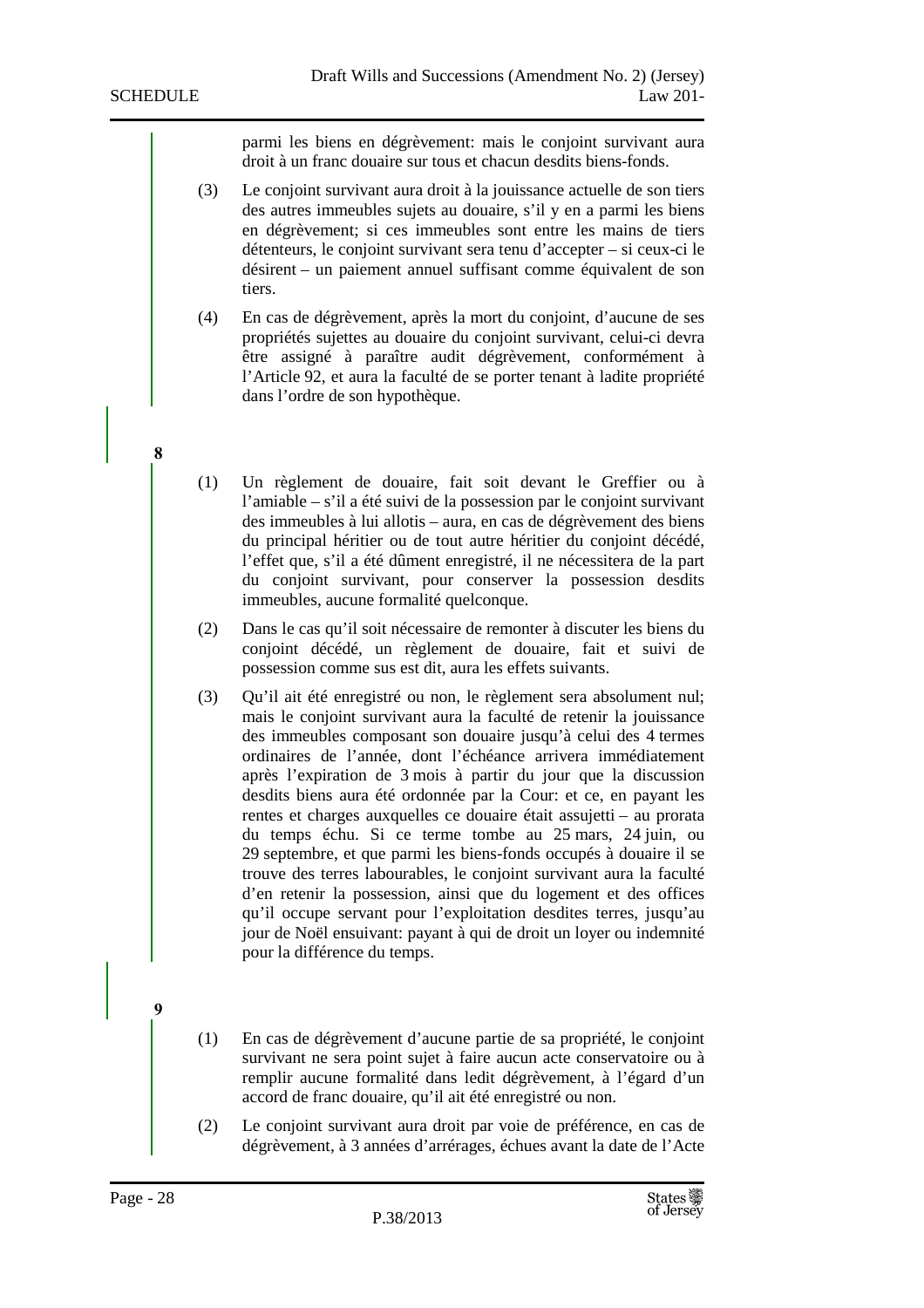de la Cour ordonnant ledit dégrèvement, de la partie du franc douaire répartie sur les biens-fonds respectivement compris parmi les biens en dégrèvement.

(3) En cas de discussion des biens du conjoint décédé, un accord de franc douaire sera absolument nul.".

### **3 Amendment of Loi (1915) sur la propriété foncière (garanties)**

In Article 5 of the Loi (1915) sur la propriété foncière (garanties)<sup>5</sup>, the paragraph that begins with the words "La veuve d'un rentier" and ends with the words "Trésorier des États." shall be repealed.